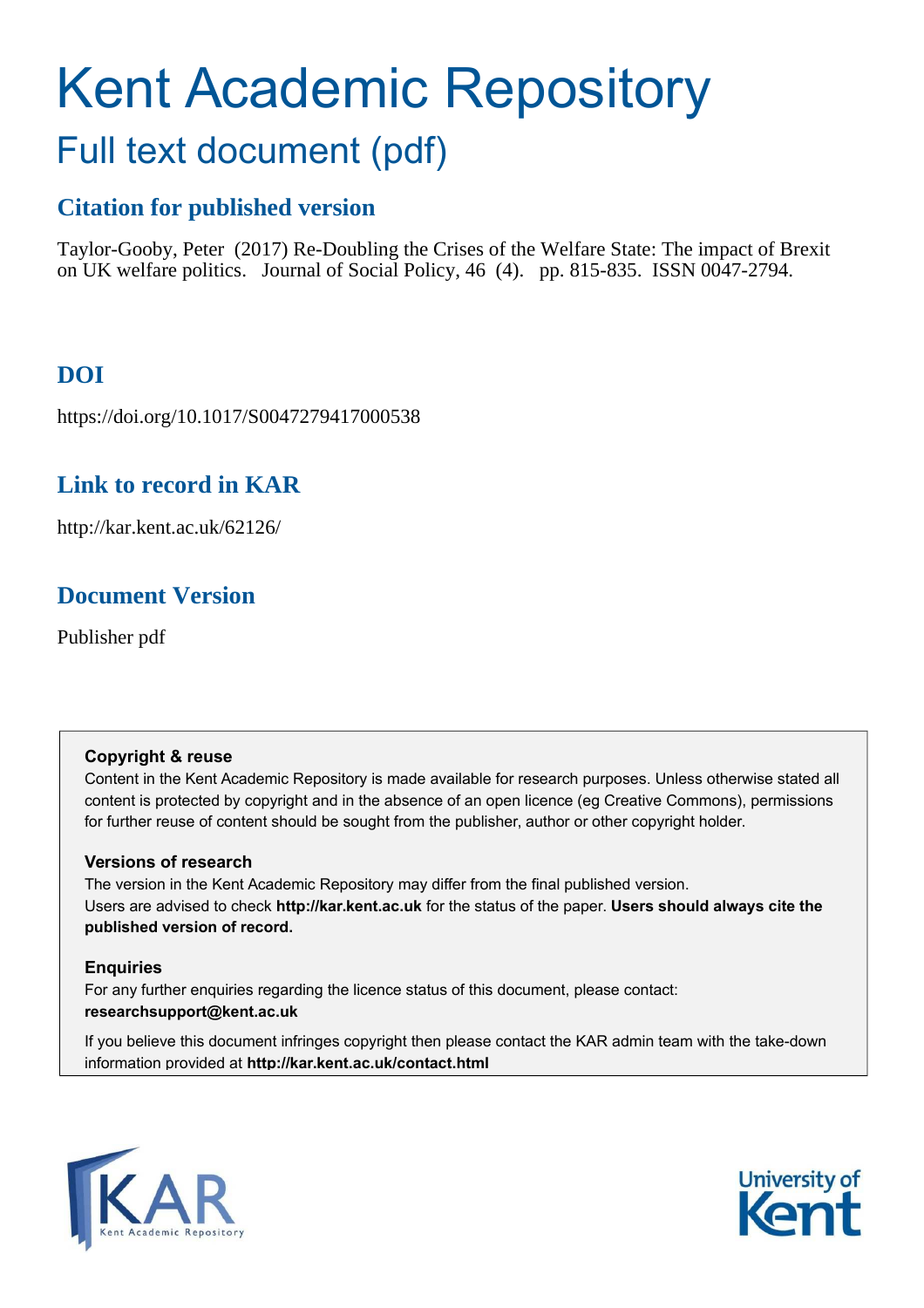Jnl Soc. Pol.: page 1 of 21 © Cambridge University Press 2017. This is an Open Access article, distributed under the terms of the Creative Commons Attribution licence [\(http://creativecommons.org/licenses/by/4.0/\)](http://creativecommons.org/licenses/by/4.0/), which permits unrestricted re-use, distribution, and reproduction in any medium, provided the original work is properly cited. doi[:10.1017/S0047279417000538](https://doi.org/10.1017/S0047279417000538)

# Re-Doubling the Crises of the Welfare State: The impact of Brexit on UK welfare politics

#### **PETER TAYLOR-GOOBY**

*School of Social Policy, Sociology and Social Research, University of Kent, Canterbury, Kent CT2 7NY, United Kingdom email: [p.f.taylor-gooby@kent.ac.uk](mailto:p.f.taylor-gooby@kent.ac.uk)*

#### **Abstract**

The double crisis approach distinguishes two kinds of challenge confronting modern welfare states: long-term structural problems and short-term difficulties resulting from policy choices which affect the success with which the long-term issues can be addressed. Structural challenges include two main areas:

- globalisation and technological changes demanding that governments direct attention to national competitiveness, and
- population ageing, requiring more spending on pensions, and health and social care.

Recent policy-related problems include the austerity programme since 2010 which has been particularly directed towards benefits and services for working-age people. Responses to both kinds of challenge have set the stage for Brexit.

In *The Double Crisis of the Welfare State* (2012) and other work (2016), I argue that in the case of the UK, policies since 2010 have done little to address the longterm problem of competitiveness. Instead they have compounded it by curtailing social policy resources, directing what was available to pensions and to some extent health care (with real cuts in social care) financed mainly by harsh cuts on working-age people. These have won votes but limited capacity for serious social investment and harmed those whose interests have already been damaged by social change. These trends have deepened social divisions and are an important factor in the Brexit referendum outcome.

This article examines recent developments in relation to the double crisis, considers the social divisions that current short-term policies in the context of structural challenges generate, and looks at their contribution to political mistrust and to the Brexit vote. It also discusses the likely impact of Brexit on state welfare in the UK and on those who feel left behind by globalisation. It goes on to discuss the impact of divisive policies on the continuing trajectory of the double crisis.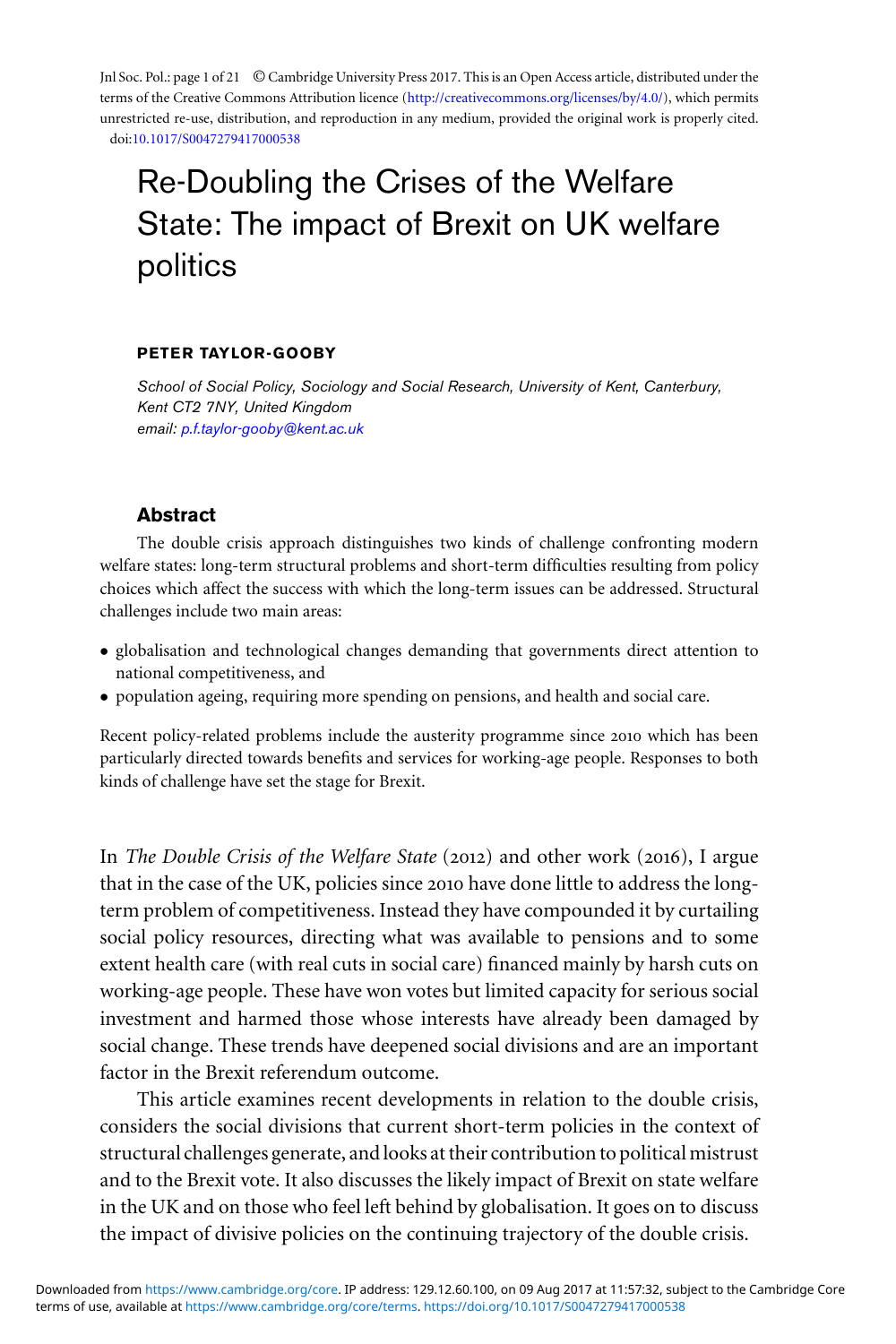#### **The continuing double crisis: long and short-term pressures** Long-term structural challenges: globalisation and population ageing

The double crisis identified two major long-term pressures on the UK welfare state: globalisation and technological change, and population ageing. These processes are very different in their impact on the welfare state and on welfare politics. Globalisation and technological changes expose the UK economy to much wider and more competitive markets in an expanding range of goods and services, and require continual improvements in productivity to justify living standards which are relatively high in international comparisons. This in turn requires infrastructure investment, research and development spending and (of particular relevance to welfare state policies) skill training and education to improve the quality and workforce mobilisation to increase the quantity of workers. Both economic openness and the policies listed above are endorsed by the EU in the Europe 2020 strategy (EC, [2017](#page-18-0)).

This strategy affects welfare state policy in the areas of education, training and life-time learning, includes programmes to move groups currently not in employment into paid work, and provides support for particular groups, notably in family-friendly employment and child-care provision. However, a productivity-enhancing response to globalisation can damage support for this strategy and for the EU among some groups. Those with high-demand skills who are located in favoured areas find that globalisation creates opportunities. They can be seen as winners. Conversely those with obsolete skills or who are less mobile will tend to lose out (Kriesi *et al.,* [2012](#page-19-0); Teney *et al.,* [2013](#page-20-0)). The impact of globalisation reinforces that of technological changes which lead to the deskilling of many jobs and the expansion of the service sector at the expense of manufacturing, with a growing division between high-end, high-skill jobs and lower-skilled less-secure employment. The decline of the capacity of workers to resist these changes, associated with the decline of trade unions, also plays a role.

These processes lead to the dualisation of labour markets to a greater or lesser extent in European countries (Emmenegger *et al*., [2012](#page-18-0); Rueda, [2007](#page-20-0)). Arguably the UK has experienced more rapid expansion of the service sector than its neighbours with a more marked division between higher-skilled and lower-skilled jobs within it, so that the range of outcomes is better understood as a 'fanning out' of inequalities rather than a dualisation (Felstead *et al.*, [2015](#page-18-0)). The conflict of interest between winners and losers from globalisation and the failure of government policies to mitigate it is a major contributory factor in the divisive politics that has led to Brexit. The EU champions open markets and open borders (European Policy Centre, [2017](#page-18-0)). Those who feel left behind in a rapidly changing economy demand protectionism not openness. They reject the EU and a political establishment they feel is remote and concerned to promote the interests of the more highly skilled groups who win out from globalisation (Ford and Goodwin, [2014](#page-18-0)).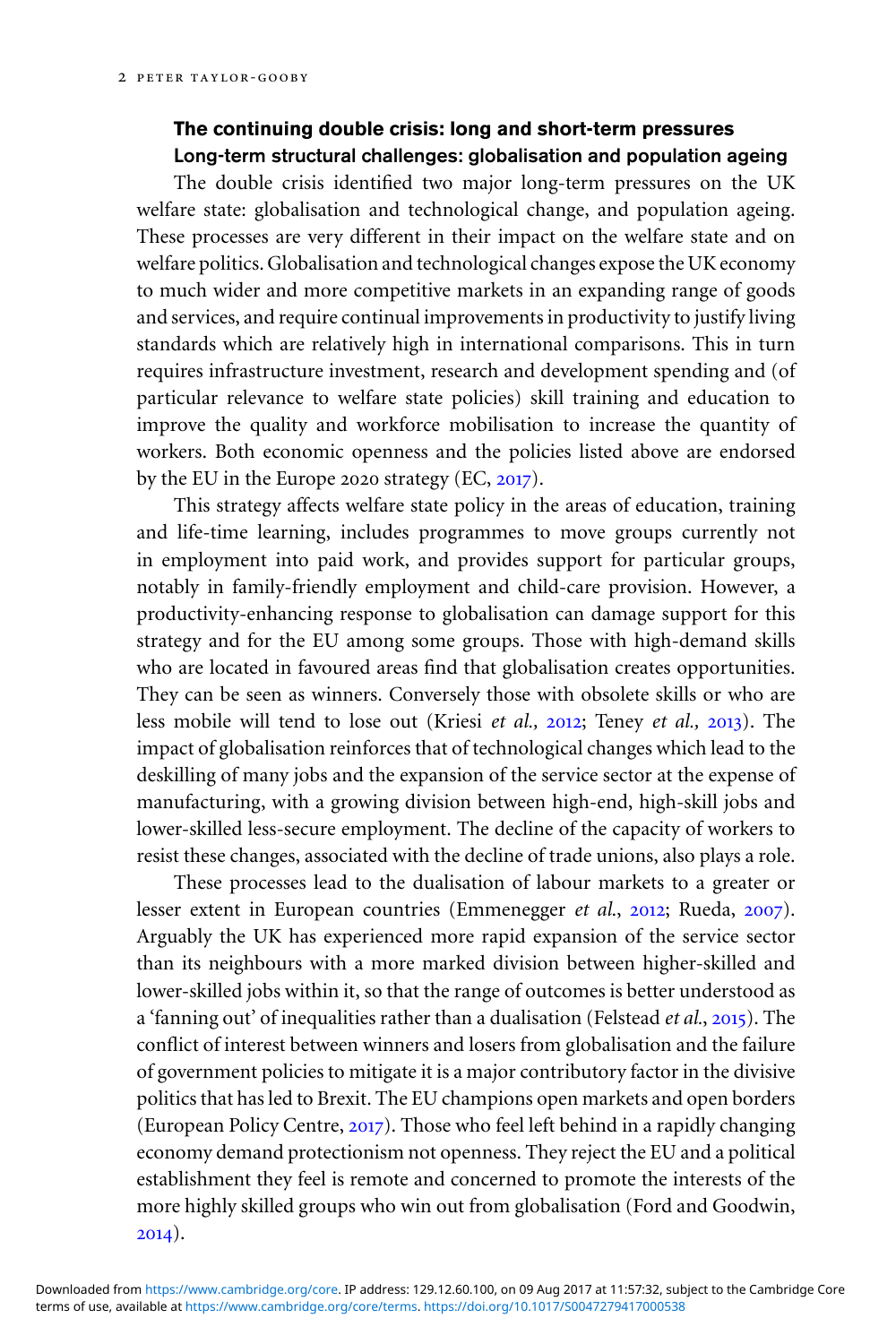By contrast, the second aspect of long-term pressures, population ageing, concerns consumption rather than production. Its major effect is to increase the demand for pensions and health and social care, requiring higher levels of funding and reforms to ensure that provision is cost-efficient. Pensions are generally popular and older people are a powerful political force. The coincidence of globalisation/labour market transformation and population ageing poses difficult choices for policy makers, between spending more on younger people to enhance competitiveness or on the growing numbers of older people outside the labour force. Domestic policy has also failed to meet the needs of those disadvantaged by globalisation and industrial change and this reinforced its contribution to support for Brexit.

Since 2010 the Conservative-led coalition and the 2015 Conservative government have retrenched most areas of state spending, but have cut back on health care and pensions spending much less sharply than on local government and on the benefits and services most used by people of working age (Hills, [2015](#page-18-0); Belfield *et al.,* [2016](#page-17-0)). They have tackled one long-term problem, population ageing, at the expense of exacerbating the other, maintaining competitiveness in a globalised world, and this has further damaged the losers from globalisation, enhancing support for Brexit.

#### Globalisation, technological change and the labour market

More intense international competition and technological change require, among other things, that governments ensure their industries compete effectively. This depends on a number of factors including production costs, labour costs, skill levels and the availability of workers. Welfare state policies (and the incidence of the taxes to fund them) affect all these areas.

Wages have traditionally been relatively low in the UK. They rose during the early 2000s, compared to other G7 countries, but then fell substantially after 2007 (OECD, [2016](#page-19-0)a). Unit labour costs, understood as the average cost of labour per unit of output and taking into account such factors as social insurance costs, are also low. However, low taxes and cheap labour cannot ensure a strong international competitive position; it is what is done with the labour that counts as well as what it costs. Multi-factor productivity (taking into account the costs of labour, energy, goods purchased, capital employed and management costs to produce each item of output) has lagged behind other G7 countries, apart from a brief period between 2001 and 2007 (Figure 1). One outcome of the UK's poor performance is a chronic balance of payments deficit.

In this situation, one way forward is for government to attempt to stimulate private investment and/or to invest itself. The current government has pursued policies to facilitate investment, cutting taxes on business sharply and income tax less sharply and increasing indirect taxation. Income tax fell from 14 to 12 per cent of government revenues between 2010 and 2016, while the more regressive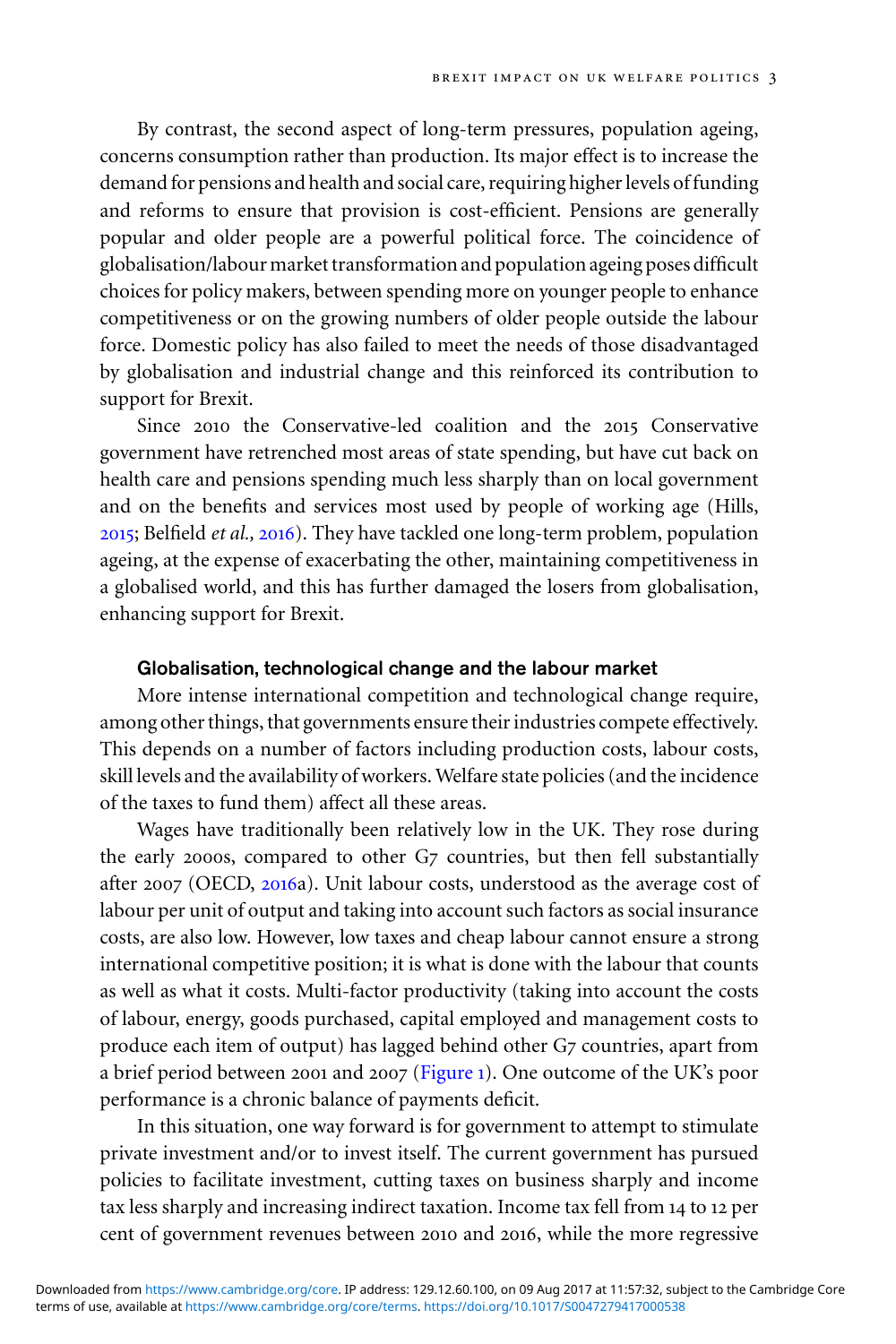

Figure 1. (Colour online) Multifactor productivity index (2010=100, OECD statistics)

VAT rose from 14 to 16 per cent (OECD, [2016](#page-19-0)b). National Insurance contribution revenues remained at about six per cent, while business taxes fell from 2.5 to two per cent and total revenues increased slightly. The net effect has been to shift the burden of paying for deficit reduction more towards lower-income groups (Johnson, [2015](#page-19-0): 5).

Farnsworth ([2015](#page-18-0)) estimates the 'corporate welfare state' (the subsidies, capital grants, insurance and advocacy as well as transport, energy and procurement subsidies directed at the private sector) at £183bn a year or roughly ten per cent of GDP, rather more than is gathered in tax on business. The low-tax strategy has encouraged business to locate in the UK and, all things being equal,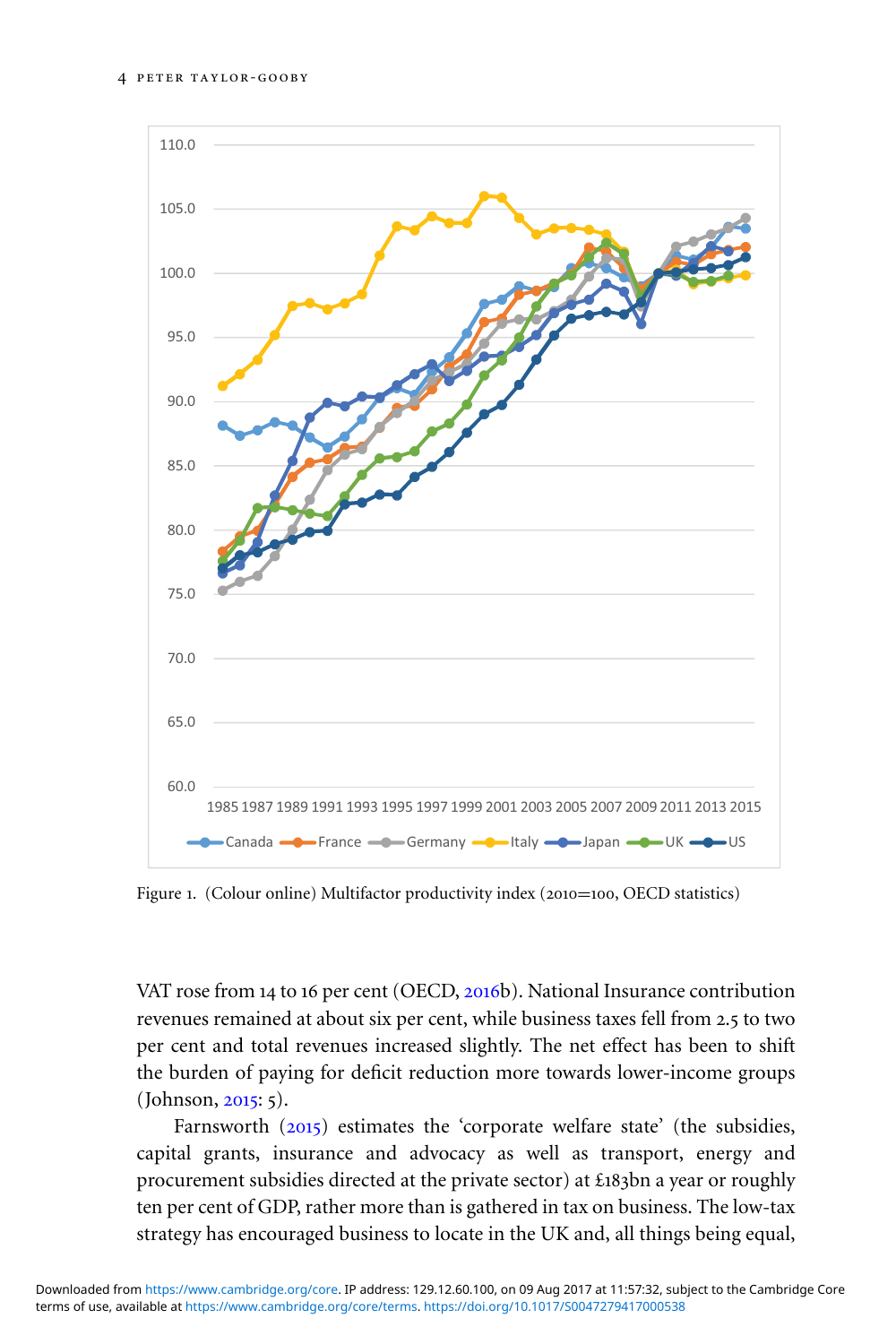to expand but has had limited success in improving productivity. Businesses have failed to increase investment for each worker, preferring in general to employ more workers at relatively low wages.

The UK has lagged behind all other G7 members except Japan in improvements to capital 'deepening' (the rate of change in capital stock per labour hour) for most of the last three decades. It improved its position to midway between 2006 and 2009 but fell back sharply after 2010 (OECD, [2016](#page-19-0)a) Proposals for a National Investment Bank which would direct money to hightech projects have been advanced by the Labour opposition (Guardian, [2016](#page-18-0)) but are unlikely to be taken forward. The Autumn Statement promises £4.7billion over five years to support productivity through R&D, plus small amounts of infrastructure spending (Treasury, [2016](#page-20-0)). This will raise R&D expenditure in the UK from 1.7 to 1.75 per cent of GDP, much lower than competitors such as Germany (2.9 per cent), France (2.2) or the USA (2.7) (Eurostat, [2016](#page-18-0)b). The weakness of investment throws the emphasis back on labour market policy – the quantity and quality of workers.

The government has mobilised more groups into work, mainly by making alternatives for unemployed and sick and disabled people less tolerable, increasing minimum wages as incentives and improving labour flexibility by reducing employment rights. Benefit cuts are discussed in more detail below in relation to poverty and inequality. It is unlikely that the April 2016 increase in the National Minimum Wage, renamed the National Living Wage, from 48 to 49 per cent of median wages for full-time workers (OECD, [2016](#page-19-0)b) will have much effect. The amounts are insufficient to address the scale of the problem and much goes to household members who are not in poverty because their partners earn more (Browne and Hood, [2016](#page-17-0): 2).

The period of employment required before protection against dismissal applies was lengthened from one to two years in 2011, fees for industrial tribunals were introduced and rapidly increased from 2013 onwards (cutting recourse to the system by 70 per cent in one year) and rights to preservation of conditions of employment when public sector workers are transferred to the private sector were diluted in 2014. The 2016 Trade Union Act curtails rights to strike and picket, especially for core public sector workers. Such measures are likely to make workers more compliant and all things being equal may improve productivity.

The employment rate of 73 per cent is high, exceeded only by Nordic countries, Germany, New Zealand and the Netherlands among OECD nations. Women's engagement in paid work has increased steadily through the last two decades while men's has declined. However the proportion working more than 30 hours a week is relatively low at 76 per cent, above only Australia and Switzerland. The availability and cost of child care is likely to be an important factor in this. A high level of work participation without an increase in productivity is an inadequate response to globalisation unless wages are kept relatively low.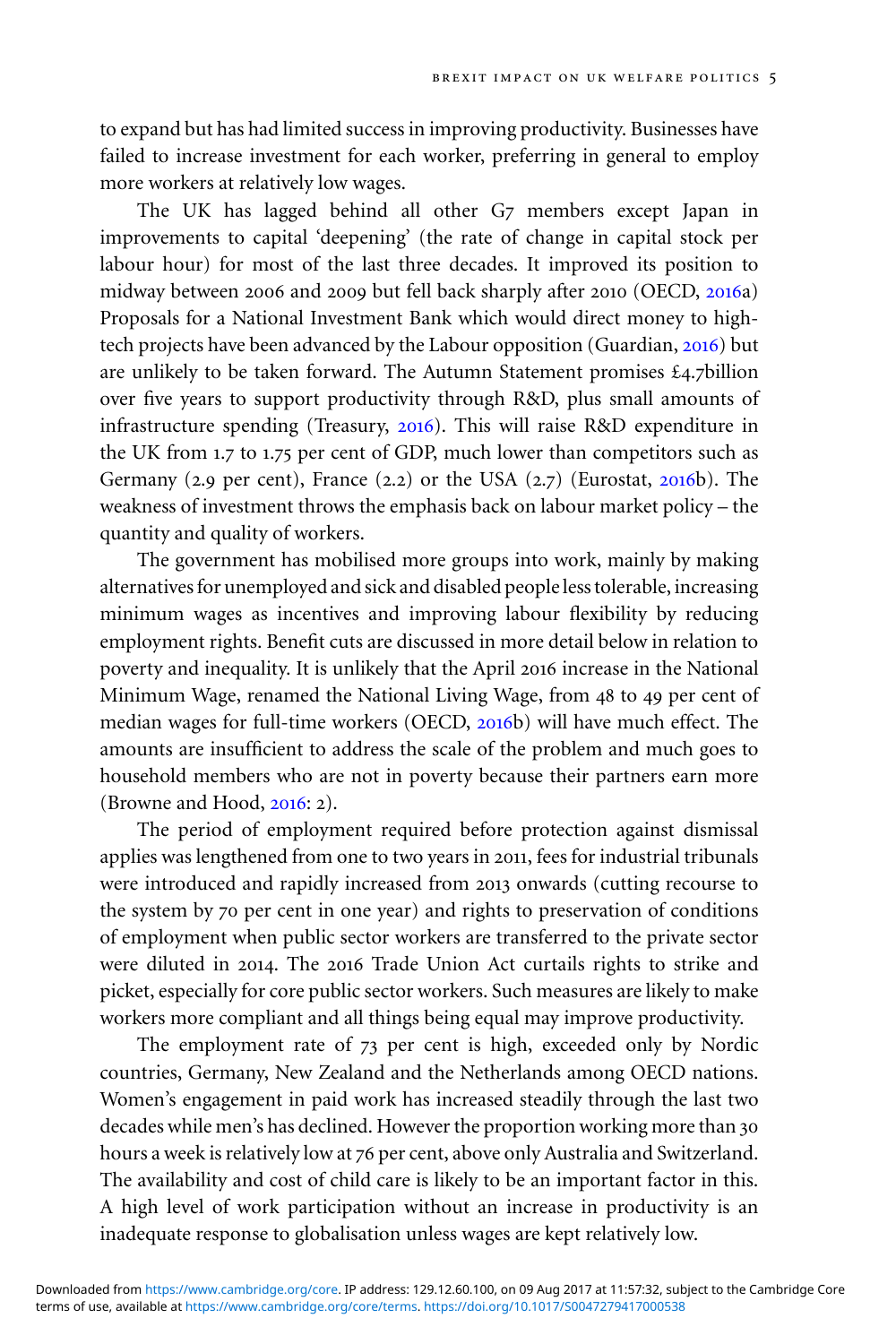If it proves difficult to stimulate private investment effectively and labour is already relatively cheap, flexible and docile, a remaining strategy to enhance productivity is to improve labour quality. There have been a large number of educational reforms in the past two decades, mainly centring on school management in the move towards academies and free schools, and to testing. These are long-term measures. Spending on education as a whole is relatively high, exceeding that in the US and in EU members, apart from Nordic countries (OECD, [2014](#page-19-0), Annex Figure 2), and participation in tertiary level education is also high – the highest in Europe, with 38 per cent of the population having tertiary qualifications. However, vocational education receives many fewer resources, about 70 per cent of that on students in academic programmes (ibid, 3). Spending on adult vocational programmes was cut by four per cent between 2008 and 2014, the largest cut in the EU (Colebrook *et al.*, [2015](#page-17-0): figure 4.4). Many countries increased spending in this area in response to the recession. The UK also has a larger proportion of 16–29 year-olds neither employed nor in education and training (16.3 per cent in 2012, against 15.2 per cent in the US, 9.9 in Germany and 15.0 in OECED as a whole: OECD, [2014](#page-19-0): 7). These statistics have led many to question whether education policy is unbalanced (see Colebrook, ch 4). The UK also increased student fees to £9,000 for most universities following the Browne review in 2010 so that the choice between higher education and work for more academic students is more pointed. University recruitment continues to rise indicating a continuing imbalance between academic and vocational training (UCAS, [2016](#page-20-0)).

The UK maintains a low-tax, relatively low-labour-cost economy with high employment and weak unions, but lags in productivity. Two factors that may explain the weakness in this area are low investment in capital per worker and low investment in vocational training. This goes hand in hand with an environment in which middle class, more highly educated winners from globalisation prosper while lower class, less-skilled, less-secure and lower-paid workers are left behind. The welfare state regime for the latter has been cut back sharply. One outcome is a deepening division between the two groups. As evidence presented later shows, it is the losers who are most likely to support Brexit.

The second long-term challenge is demographic. Government spending in this area is unlikely to address competitiveness.

#### Population ageing

The central estimate of population growth by the Office of Budgetary Responsibility (OBR) projects an increase in the proportion of over-65s from 18 to 26 per cent between 2015 and 2065 (OBR, [2016](#page-19-0)b: chart 2.1). Spending on both pensions and health care is projected to fall as a proportion of GDP during the life of the current parliament, due to rises in GDP, increases in the state pension age and plans to generate substantial cost savings in the NHS. In the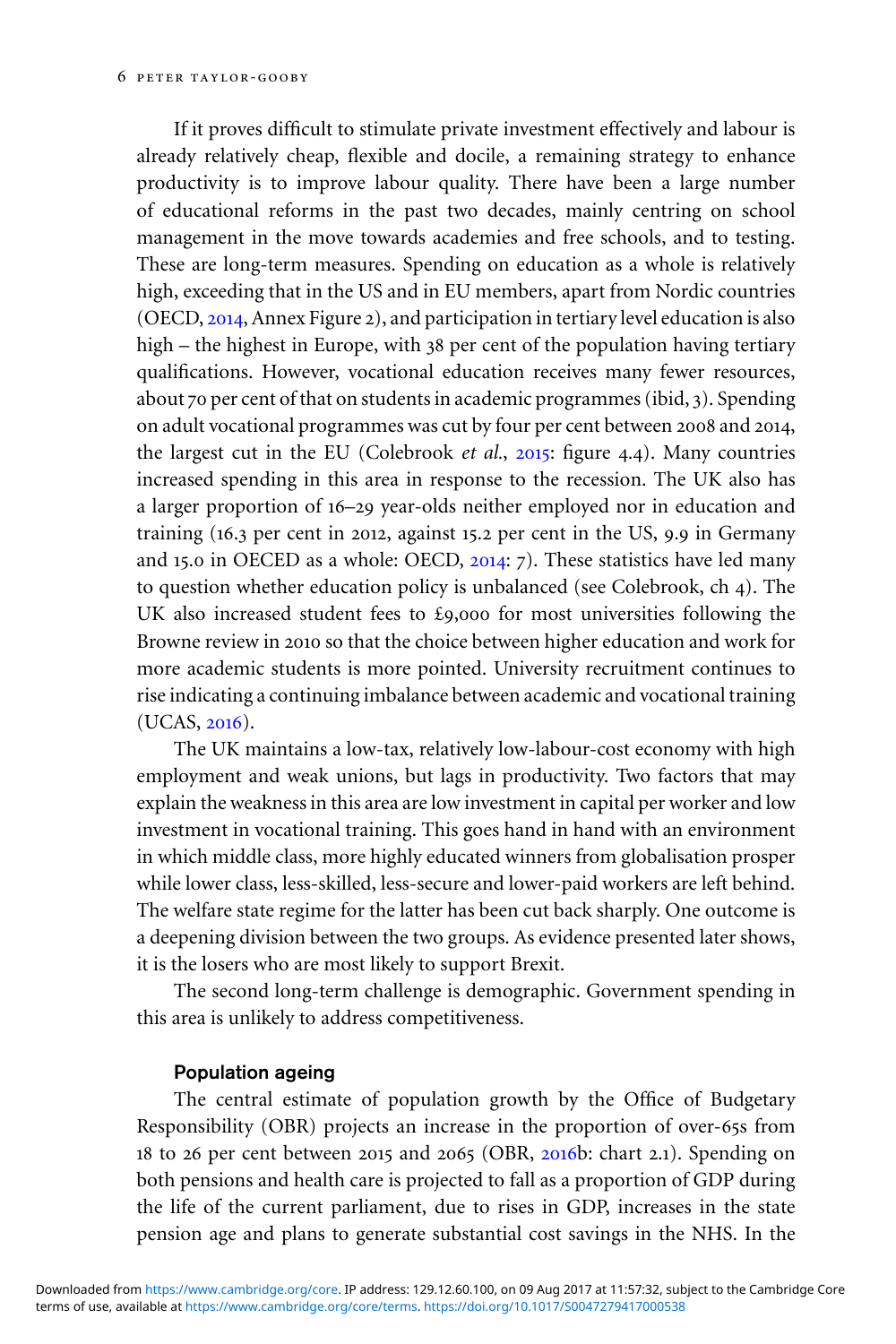longer term, the government's commitment to the 'triple lock', uprating state pensions in line with the highest of RPI, earnings or 2.5 per cent will 'ratchet up average pension payments relative to the economy's capacity to fund them' (OBR, [2015](#page-19-0)). This led the Work and Pensions select committee to recommend the dilution of the triple lock to indexation by earnings (HoC, [2016](#page-19-0)) but the 2016 government has committed to retaining it (Hammond, [2016](#page-18-0)).

Achieving the savings plan for the NHS is widely regarded as unlikely (King's Fund, [2016](#page-19-0)a). The service as a whole is currently in deficit (Appleby, [2016](#page-17-0)). Future NHS directions are currently being decided through five-year Sustainability and Transformation Plans. Most experts agree that health service futures must depend on successful co-ordination of health and community care. While outcomes are as yet unclear, the King's Fund has expressed doubts that the plans will deliver their objectives because they are overly focused on achieving savings and on rationalising the acute hospital sector, and because there is no mechanism to ensure that adequate health and community inter-linking takes place (King's Fund, [2016](#page-19-0)b).

OBR assumes that pension and health care costs will start to rise again in the early 2020s, as a result of population ageing and technological changes and rising demand for health services. The increased costs in health care are estimated at some two per cent of GDP by 2065 and in pensions at more than 2.5 per cent (OBR, [2016](#page-19-0)c: chart 3.1; [2016](#page-19-0)b: chart 4.1).

Such a rate of increase is rather lower than that achieved during the past half-century and may be manageable, assuming that society continues to grow richer and that the austerity programme is slackened to allow health and pension budgets to grow, in conflict with current government policies. However OBR points out that further factors, most importantly failure to achieve future productivity gains on the current scale (Corlett *et al.,* [2016](#page-17-0): Figure 3) and the likelihood that a richer society will demand higher quality provision, may impose an extra six to eight per cent increase in the longer term (2016c). This will impose severe stress.

The 2016 annual report of the Care Quality Commission (CQC) refers to pressures as 'unprecedented' and states that 'the sustainability of adult social care is approaching a tipping point' (CQC [2016](#page-17-0): 7). In relation to hospital services, it concludes: 'we are concerned about the sustainability of quality' (CQC, [2016](#page-17-0): 9). Despite cash injections, social care services have not enjoyed the same level of protection as the NHS and spending in this area has fallen so that many fewer receive support. The cuts to service spending fell most harshly on local government, which lost about a third of its resources between 2010 and 2015. Local government cuts reduced non-mandatory services enormously and had major impacts even on the statutory responsibilities of social care and children's services. The numbers of over-65s receiving local authority social care services fell by a third between 2009 and 2014 (Burchardt *et al.,* [2015](#page-17-0)). This creates extra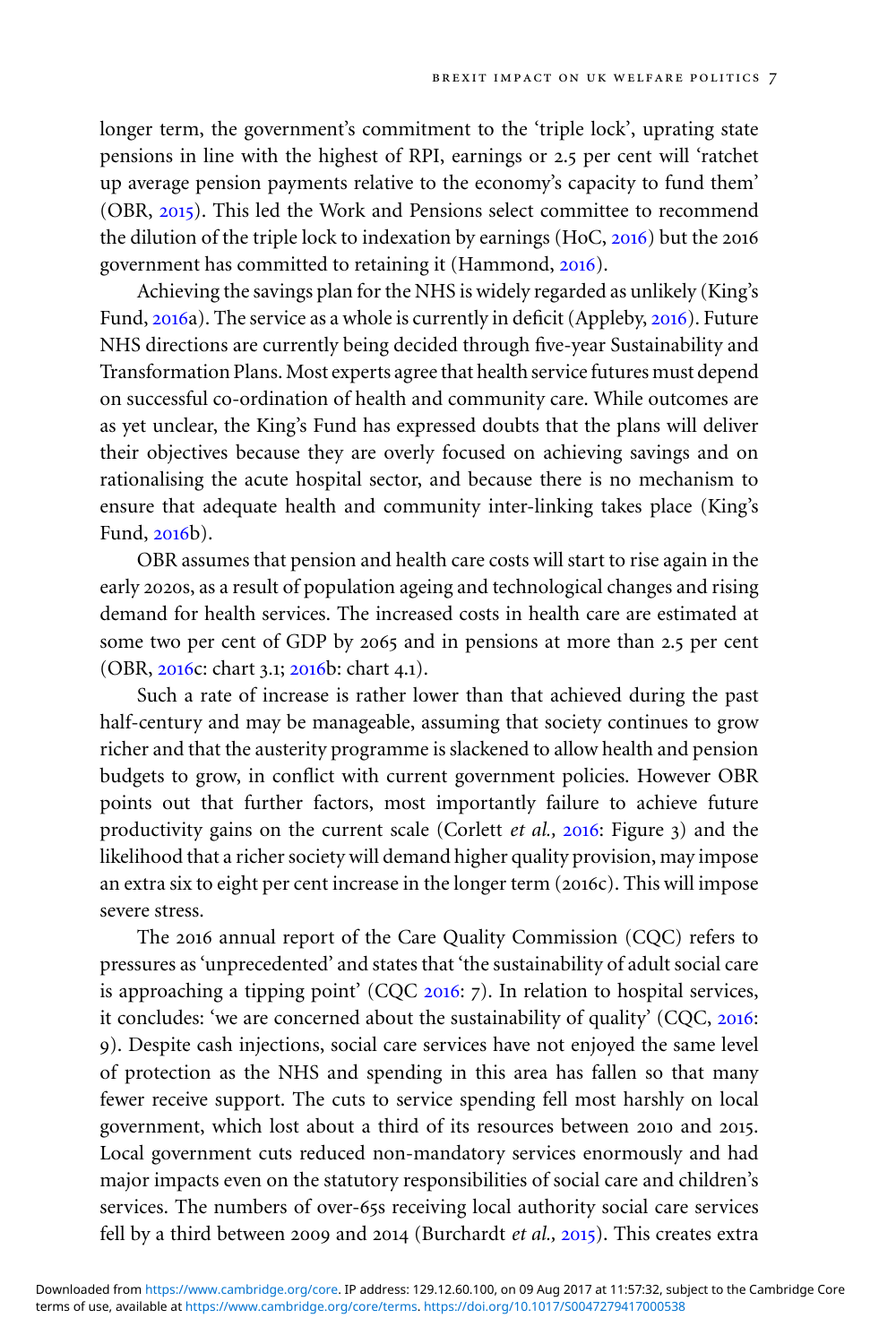difficulties for the NHS due to bed-blocking as hospitals are unable to discharge frail older people. Support through the *Better Care* fund and through policies that enable local authorities to raise an extra two per cent rate precept for care (which amounts to some three per cent of total local social care spending) are insufficient to bridge the funding gap (King's Fund, [2016](#page-19-0)c).

In short, the pressures of an ageing population have been contained for a relatively short period at the cost of considerable strain. The kinds of overall structural changes that would guarantee the sustainability of provision in this area have not been pursued. Plans to substitute less expensive delivery of health care in the community for hospital care (currently more than four-fifths of NHS spending) and to introduce an 'escalator' into pension commitments so that payments were related to demographic and price shifts have not been implemented, and the capacity of the non-state sector to share the burden is limited. Instead government has addressed immediate problems through one-off cash injections into the NHS and pension age rises. Funding for community care has not been put on a secure basis nor effectively integrated with hospital care and a package to support private care spending and put it on a nationally uniform basis has not been established, despite a series of proposals (Nuffield Foundation, [2016](#page-19-0); DH, [2012](#page-18-0); Barker, [2014](#page-17-0)). The overall impact of population ageing policy is to direct a yet higher proportion of constrained spending towards older people, making it more difficult to develop the human and social investment regime necessary to advance the quality of labour.

The UK has managed the immediate pressures from an ageing population with great difficulty and it is unclear how long it will be able to do so. Programmes that favour the old rather than those of working age exacerbate age divisions and do little for productivity. The most striking issue for the UK welfare state is the need to improve productivity in order to compete effectively in a world market, thus increasing resources available to sustain social provision for all age groups. The failure to address the issues of productivity and of improving job quality has contributed to the sense of rejection among those who feel their opportunities are deteriorating.

#### **Short-term pressures: policy choices, poverty and inequality**

The immediate crisis of the UK welfare state concerns its core objective: achieving adequate living standards across the population. The UK is relatively unequal and has high levels of poverty for a developed economy, the highest poverty levels in Western Europe at 23.5 per cent of the population in 2015 by the 60 per cent of median equivalized income measures. In Germany rates are 20.0 per cent, in France 17.7, in Sweden 16 per cent. The only European countries with higher rates are Mediterranean or post-socialist (Eurostat, [2016](#page-18-0)b). Income inequality, as measured by the ratio of the top fifth to the bottom fifth in 2015, is again the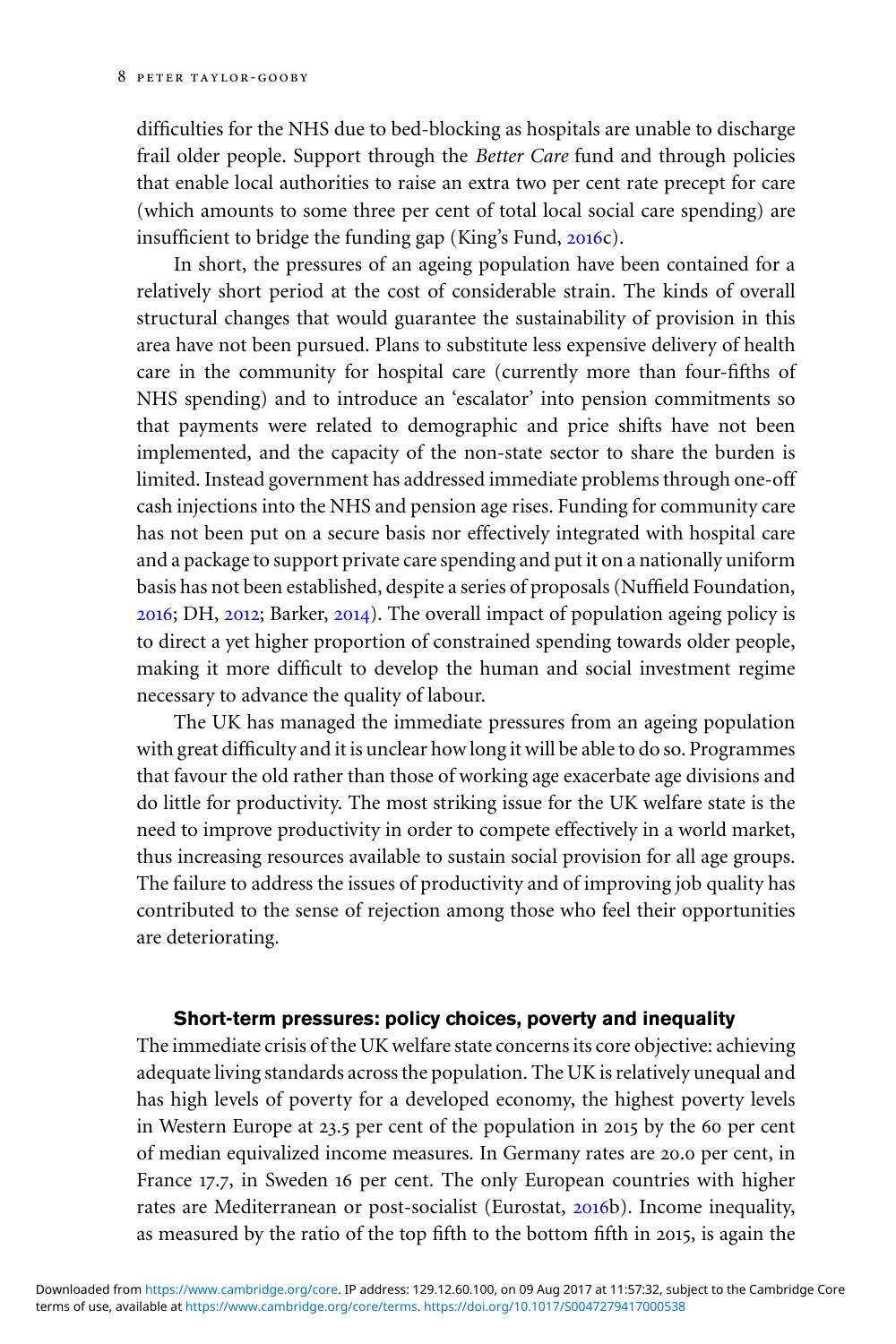highest in Western Europe, 5.2 in the UK, 4.8 in Germany, 4.3 in France and 3.8 in Sweden (Eurostat, [2016](#page-18-0)a). Since 2010, governments have cut back benefits for the working-age population, by freezing rates, withdrawing benefits for some groups, introducing restrictions on child and housing benefits and reforming disability benefits with the intention of saving a third of projected expenditure (see Hills, [2015](#page-18-0)). OBR describes these cuts as 'unprecedented' (OBR, [2016](#page-19-0)a: 2).

Analysis, by the Institute of Fiscal Studies, of the most recent reforms summarised in the May 2016 budget is that they will impact differentially on the poorest three deciles, cutting their incomes by more than six per cent over the life of the parliament and exacerbating inequality (Elming and Hood, [2016](#page-18-0)). The most important factor is the freezing of benefit rates, despite the likelihood of an increase in inflation to more than two per cent (Bank of England, [2016](#page-17-0)).

The measures to address long-term issues of productivity and competitiveness reviewed above (tax policies that have not succeeded in stimulating investment and labour market policies that keep wages down, weaken unions, and mobilise people into paid work through a combination of benefit cuts and the incentive of a slightly higher minimum wage) have failed to slow the rise in poverty.

Patterns of poverty have changed substantially during the past two decades, due to higher participation in paid work (but with greater wage inequalities) and at the same time higher state pensions and greater access to private pensions. Old age and unemployment have become less significant as causes of poverty. 'The proportion of children living in a household [in poverty] where no-one works has fallen from nearly one in four in 1994–95 to less than one in six in 2014–15' (Blefield *et al*., [2016](#page-17-0): 1). Income from employment made up half of the income of the poorest fifth of households in 2014–15 (excluding pensioners), up from less than a third 20 years ago (ibid.). Poor people are increasingly in work.

Projections into the future, taking account of estimates of growth, inflation and changes in employment, indicate that the trends to working poverty and to greater inequality are likely to continue. Although wage rises will average over one per cent a year, the benefit cuts for lower income workers outlined above will roughly cancel this out. Relative pensioner poverty will remain unchanged, but relative child poverty will rise from 17.8 per cent in 2015–16 to 25.7 per cent by 2020–21, wiping out almost all improvement since 1997–8 (Browne and Hood, [2016](#page-17-0): 2). UK labour costs are likely to remain low, so that the argument for investing to improve the quality and availability of labour becomes even stronger.

In short, the UK welfare state faces serious long-term challenges both from globalisation and labour market change and from population ageing. Current policy directions are failing to address those problems, but deepen social divisions and bear most heavily on the most vulnerable groups, leading to higher poverty, particularly among low-paid people who fail to benefit from recent changes. They contribute to disillusion with the political elite among this group, and a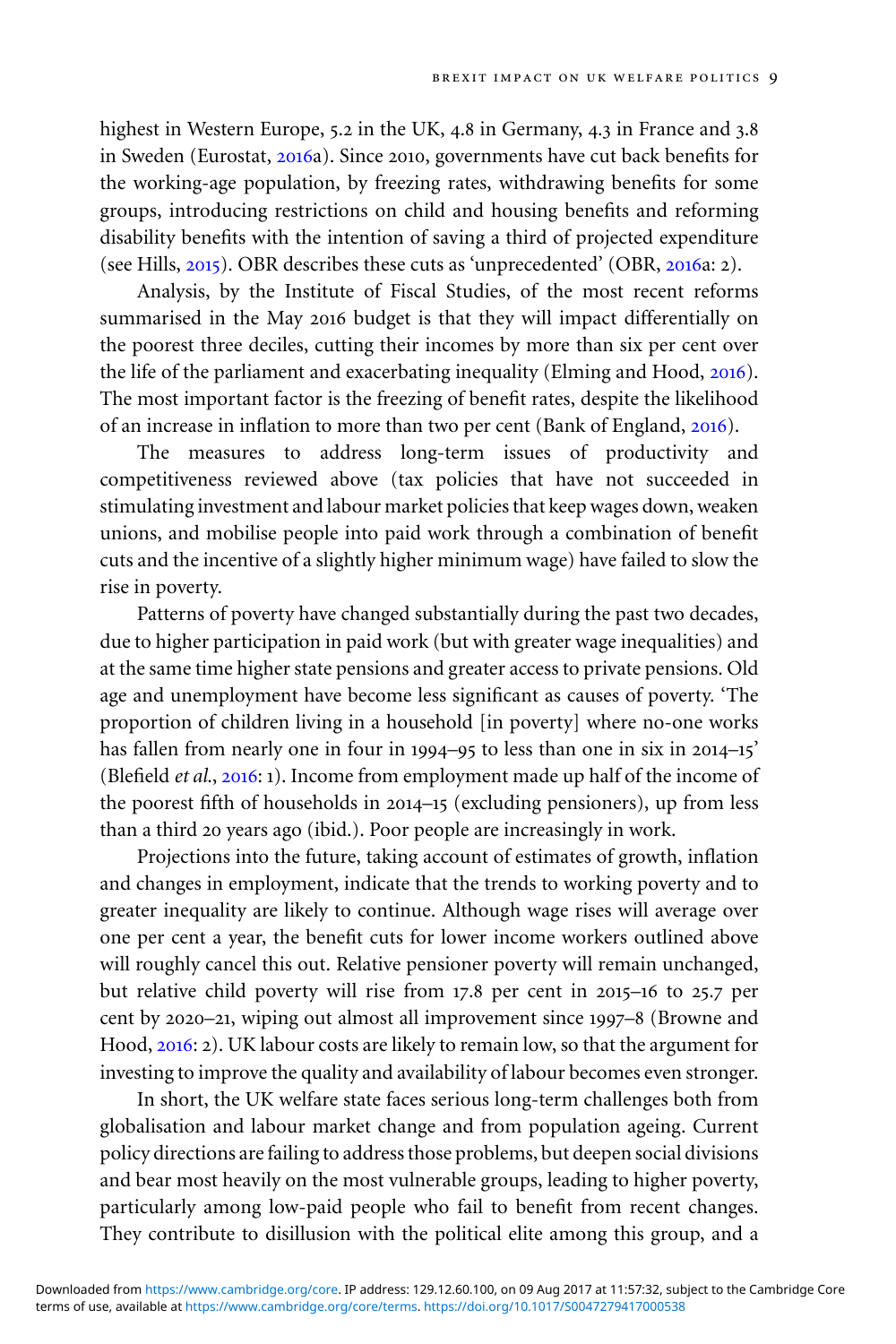perception that the more open markets championed by the EU damage their interests.

### **Social and political divisions** Social divisions and welfare state policies

The UK polity is a first-past-the-post majoritarian system with two major parties, although new political formations around national identity and green politics have emerged in recent years. In such a system social divisions between winners and losers can be self-reinforcing. If those who believe they are advantaged by a particular policy are sufficiently numerous and well-mobilised to have an impact on voting that exceeds that of the losers, they can command policies that sustain the division to their own benefit, as they see it. There are indications that this 'winner-takes-all' (Hacker and Pierson, [2010](#page-18-0)) logic applies across three areas in relation to the UK welfare state: tensions between pensioners and those of working age, particularly those on low wages or unemployed; tensions between better and worse-off; and tensions between immigrants and established residents, often bound up with issues of ethnicity and national identity and of particular relevance to Brexit. Other divisions (between the interests of men and women, between those of different sexuality, and between regions have less effect on social policy and are not discussed here).

The European Quality of Life survey identifies the UK as having the highest levels of tension in Western Europe between old and young people (74.5 per cent report 'a lot of' or 'some' tension), and coming after France in tension between rich and poor (86.7 per cent) and after only France, the Netherlands and Belgium in tension between racial or ethnic and religious groups (88.9 and 83.7 per cent respectively). These divisions have been reinforced by the way the rapid rise in immigration and asylum seeking in recent years has been managed (see Taylor-Gooby *et al.*, [2017](#page-20-0)).

Social tensions and conflicts damage quality of life. They also provide opportunities for political parties to muster support from the winners in social divisions. This is particularly important in the majoritarian UK, compared with the more consensus-oriented systems common across Europe, which facilitate negotiation and coalition between different groupings (Bonoli and Natali, [2012](#page-17-0): ch 1).

In the UK, older people are more likely to vote Conservative than younger people. This is reflected in the overt generosity of the current government to the services they most use (the 'triple lock' and the repeated promise to ring-fence NHS budgets) in contrast to the major cuts elsewhere. Spending on pension benefits was close to that on non-pension benefits in 2010 at 7.8 and 7.4 per cent of GDP respectively. By 2016, the percentages were expected to have diverged to 8.2 and 5.9 per cent, reflecting cuts in benefits for younger age groups and support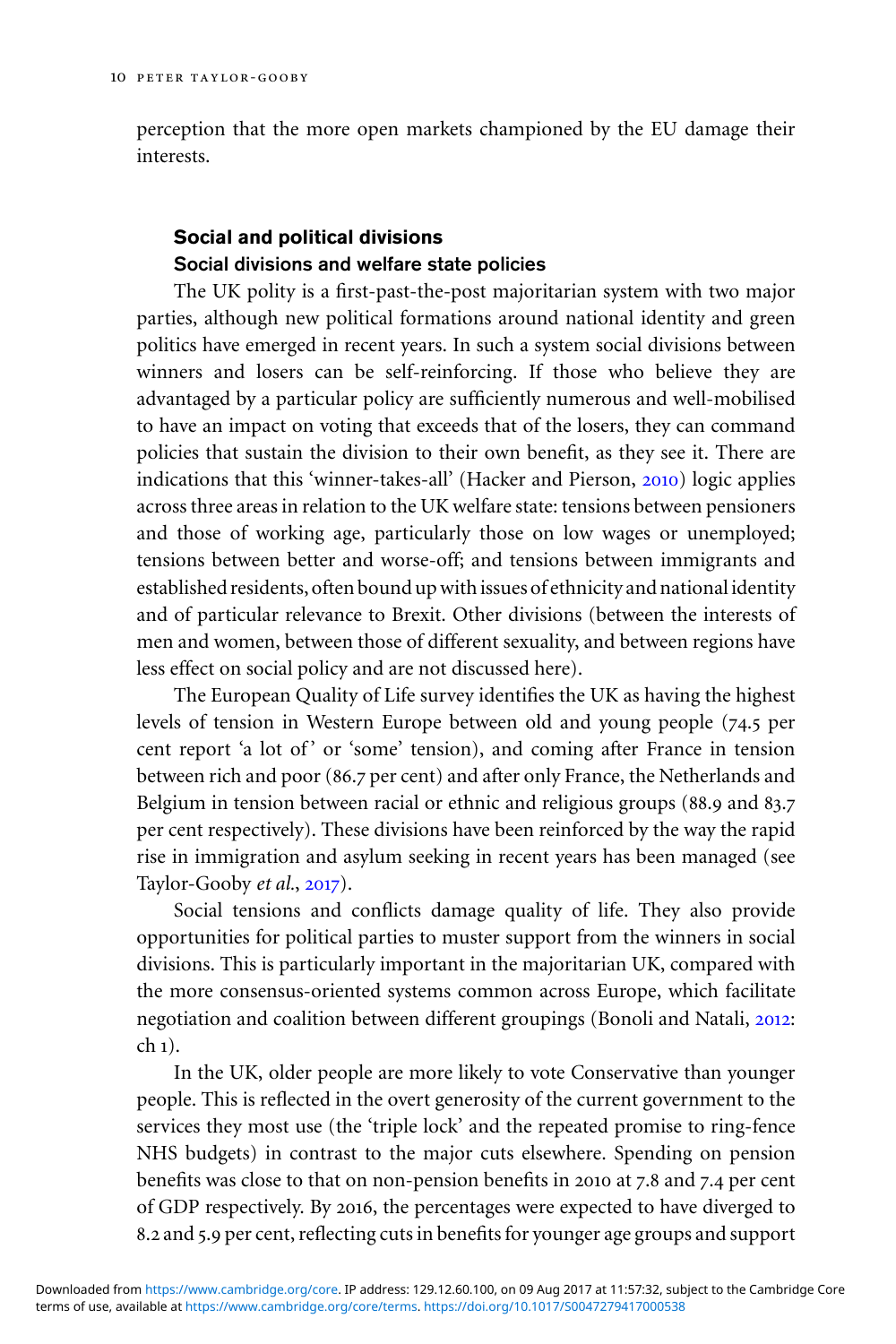for older groups (Eurostat, [2016](#page-18-0)a). In practice, increases in retirement age more or less cancel out the cost of the triple lock and cuts to social care and housing budgets mean that total spending on older people is projected to decline as a proportion of GDP, but more slowly than spending on younger people (Taylor-Gooby, [2016](#page-20-0): figure 10). However, as pointed out above, this is a short-term fix: spending will rise in relation to GDP in the longer term and, all things being equal, deepen the deficit.

The age strategy is successful in gaining political support. In the 2005 election, 29 per cent of those aged 55 or over declared an intention to vote Conservative as against 24 per cent for Labour. By 2015, the percentages were 34 and 23 per cent (Ipsos-Mori, [2015](#page-19-0) and [2010](#page-19-0)). The effect is redoubled because older people are roughly twice as likely to actually cast their votes as younger people.

Further divisions in policy for working-age people between those in employment and those out of it are reflected in the move from National Minimum Wage to a slightly higher National Living Wage and the increases in the income tax threshold, set against the transition to Universal Credit, the tightening of the 'benefits cap' and the associated benefit cuts. The new policies ensure that those on benefits receive substantially less than low-paid workers in work: for a family of two adults (both unemployed) and two children, benefit income was equivalent to 61 per cent of median earnings (assuming both worked full-time) in 2010, but had fallen to 57 per cent by 2014 (OECD, [2016](#page-19-0)b). This gap will widen as the freeze in benefit rates from April 2016 (Turntous, [2016](#page-20-0)) affects unemployed people at a time when wages are expected to rise.

These policy differences appear to be reflected in voting. While good data on voting by benefit claimants is not conveniently available, 45 per cent of middle class AB people declared an intention to vote Conservative in 2015 as against 26 per cent for Labour, a wider party gap than the 37 and 28 per cent in 2005.

The recent rise in immigration from EU and non-EU countries has been particularly vulnerable to politicisation. Immigration fluctuated between two and three hundred thousand a year between the early 1970s and late 1990s and then rose rapidly to over 600,000 a year, chiefly as the result of the accession of new EU members and the impact of Middle Eastern wars (ONS, [2017](#page-19-0)). This has led to real concerns among traditionally right-wing and also among traditionally Labour-supporting working class voters about competition for jobs, housing and school places (Dustmann *et al.*, [2016](#page-18-0)). Among black and minority ethnic voters (categorised as one group, due to the relatively small numbers in the Ipsos-Mori survey sample) 23 per cent intended to vote Conservative, versus 65 per cent Labour, compared to 14 and 64 per cent in 2010. Conservatives gained ground among older, middle class and black and minority ethnic voters. Net migration fell by about 50,000 between July and September 2016 after the Brexit vote, half the change due to a fall in immigration and half to a rise in emigration, shared equally between EU and non-EU citizens (ONS, [2017](#page-19-0): Figure 2). These figures are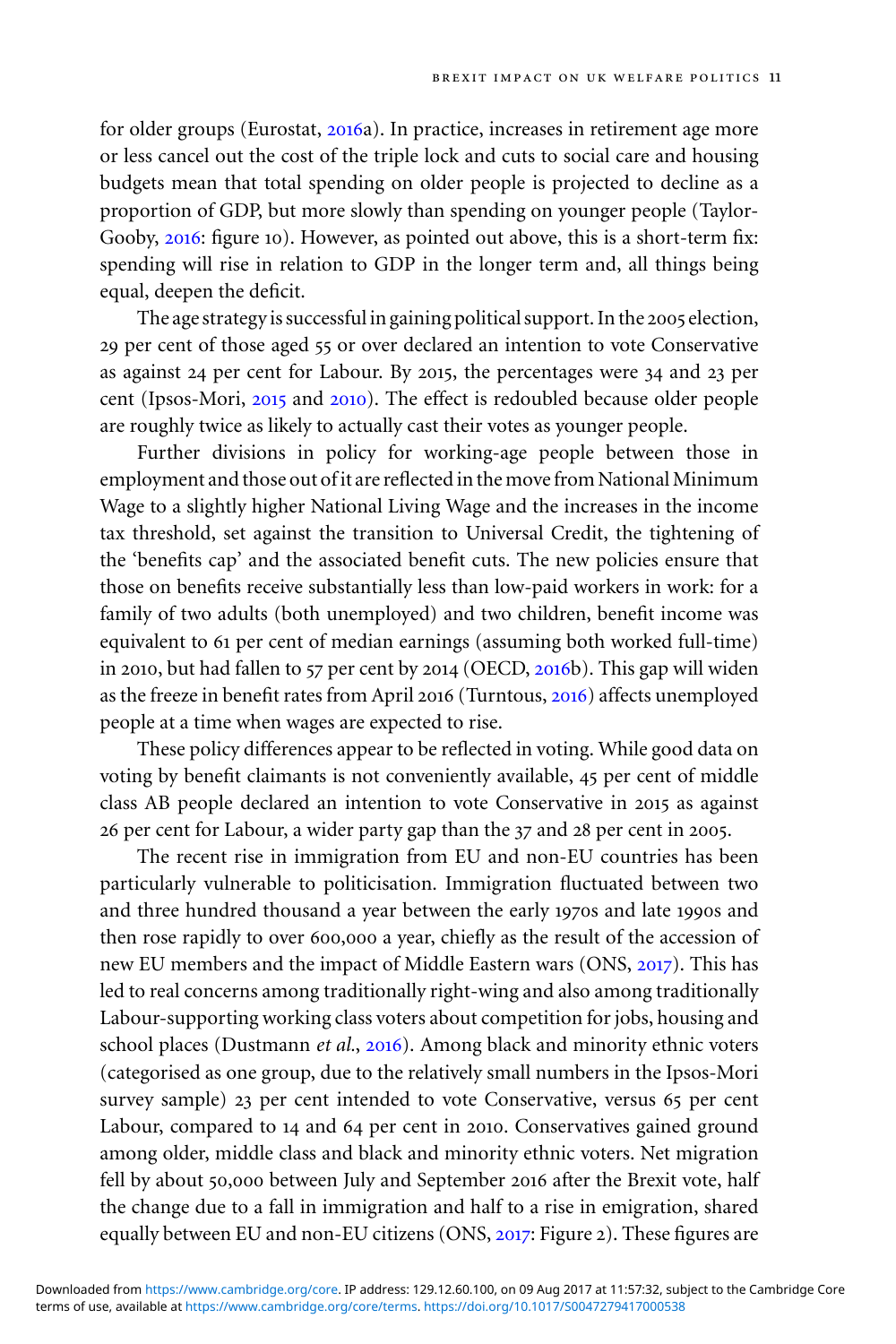highly provisional but may indicate that the referendum outcome is having an impact.

Divisions in relation to age and working status can be seen in terms of the coincidence of interest and ideology. Since the establishment of welfare states, by far the lion's share of provision has been directed to the needs of older people. The interests of the mass population who feared poverty when they were too old to work, were reinforced by those of employers who found pensions helpful in the process of replacing older workers with more energetic, highly skilled and cheaper younger workers. The needs of old age have traditionally topped the list of deserving areas of social provision (Coughlin, [1980](#page-17-0); Cook, [1979](#page-17-0); Taylor-Gooby, [2015](#page-20-0): 13). Old age dependency has risen from 299 over 65s for every 1000 population in 1990 to 307 currently and is expected to reach 395 by 2065 (ONS, [2016](#page-19-0)). Conversely those of working age have lost out, and this is indicated by two developments bound up with changes in labour process and sectoral shifts away from manufacturing: the long-term fall in the share of growth going to workers, evident in advanced countries since the late 1960s (OECD, [2015](#page-19-0)b) and the declining influence of labour, encapsulated in the fall in union membership. Union membership peaked at about 50 per cent in the UK in the mid-1950s and has now fallen to below half that (OECD, [2015](#page-19-0)a).

These divisions are reinforced by the conflict between immigrants and nationals, linked to conflicts between dominant and minority ethnic, racial and religious groups and to divisions of interest. Kriesi and others argue that, in general, the better educated, more highly skilled and wealthy do well out of more open markets and are in a position to grasp the opportunities brought by globalisation (Kriesi *et al.,* [2012](#page-19-0); Teney *et al.*, [2013](#page-20-0)). The less fortunate, skilled and supported do worse. Hence it is the latter group who provide a fertile recruiting ground for anti-immigrant politics (Ford and Goodwin, [2014](#page-18-0)) and for anti-EU campaigns (Van Elsas *et al.*, [2016](#page-20-0); Hakhverdian *et al.*, [2013](#page-18-0)).

Globalisation can be represented as an opening up of the national economy to competitive market forces and of national borders to immigration (Davies, [2016](#page-18-0)). UK governments have failed to develop policies which compensate the losers from these processes or improve their skills and productivity so that they can grasp opportunities from it. The divisive short-term policies which sustain government popularity, but do little to address long-term problems, bear most heavily on those who lose out from structural changes in the economy. The losers from globalisation are open to political movements which assert national identity and strong national control of borders as the most relevant response and fuel their antagonism to institutions identified with market openness and free movement, such as the EU. From this perspective, the divisions that surrounded the Brexit vote are based on the experience of globalisation as an oppressive force and the desire for strong national government to protect more vulnerable individuals who see themselves as losing ground to external forces.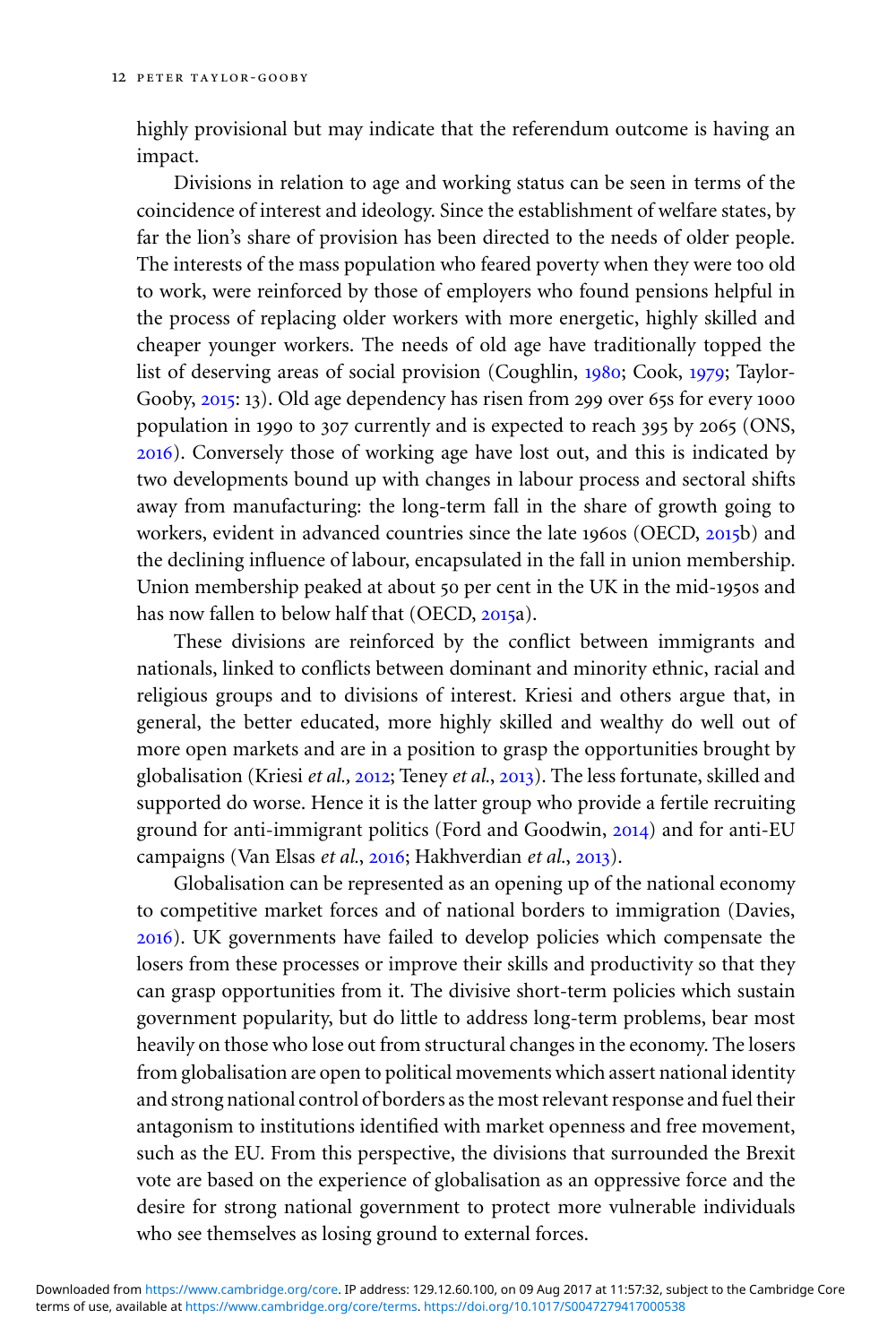This perspective is reinforced by what we know about differences between Leave and Remain voters. There are two main kinds of evidence available: attitude surveys and data on voting patterns by ward, which can be related to demography, politics, degree of deindustrialisation and the impact of spending cuts. The attitude data for the period before the referendum paints a picture of voter opinion as sharply divided by both cultural and socio-demographic factors: national identity, attitudes to immigrants and attitudes to the EU and to the UK governing elite, as well as social class, age, area of residence, occupation and level of education and skill (Swales, [2016](#page-20-0); Kaufman, [2016](#page-19-0)).

All attitude surveys agree on three points: there are clear socio-demographic differences between Leave and Remain voters or intending voters. The group most decisively supporting leave tends to be more working class, less well educated, lower skilled and to live in de-industrialising and northern areas. Earlier work (for example, analysis based on BSA 2015) also identifies an older more middle class group distinguished by strong national identity that tends to support exit (Swales, [2016](#page-20-0)). Secondly, there are clear differences in values and beliefs: Leave voters are more concerned about the damage they believe immigrants do to the economy and more likely to see immigration from the EU as essentially a burden. They are also more likely to believe that leaving will benefit the British economy (Natcen, [2016](#page-19-0)). Thirdly, the Leave campaign gained ground in the run-up to the vote and was more successful in getting supporters, who held their views more strongly, (Swales, [2016](#page-20-0)) to vote (Curtice, [2015](#page-18-0)).

The main differences lie in the relative importance of cultural factors and identity politics: the pre-referendum surveys are more likely to point to the importance of the former. This suggests that some of the earlier data which is widely used (in particular from the 2015 British Social Attitudes (BSA) and British Election Surveys and commercial polls) may not tell the full story. There are also polls conducted very close to the 23 June referendum by Hobolt and Wratil ([2016](#page-19-0)) and shortly after the date by BSA (Curtice, [2016](#page-18-0)).

Hobolt and Wratil's YouGov survey of 5000 voters conducted in May 2016 shows a clear division between the way 'Leave' and 'Remain' voters understood the issues: while the former expressed concerns about immigration and lack of trust in the UK government and the EU, the latter stressed economic benefits (Hobolt, [2016](#page-18-0): Table 1): 'fears of immigration and multiculturalism are more pronounced among voters with lower levels of education and in a more vulnerable position in the labour market. Such voters also voted most decisively for Leave, whereas the 'winners' of globalization – the younger and highly educated professionals – were overwhelmingly in favour of Remain,'  $(Hobolt, 2016:1273)$  $(Hobolt, 2016:1273)$  $(Hobolt, 2016:1273)$ . Further analysis of a sub-group of 1396 BSA 2016 participants, re-interviewed after the referendum, also shows very clear differences in the understanding of Leave and Remain voters on how Brexit will affect the UK (Curtice, [2016](#page-18-0)).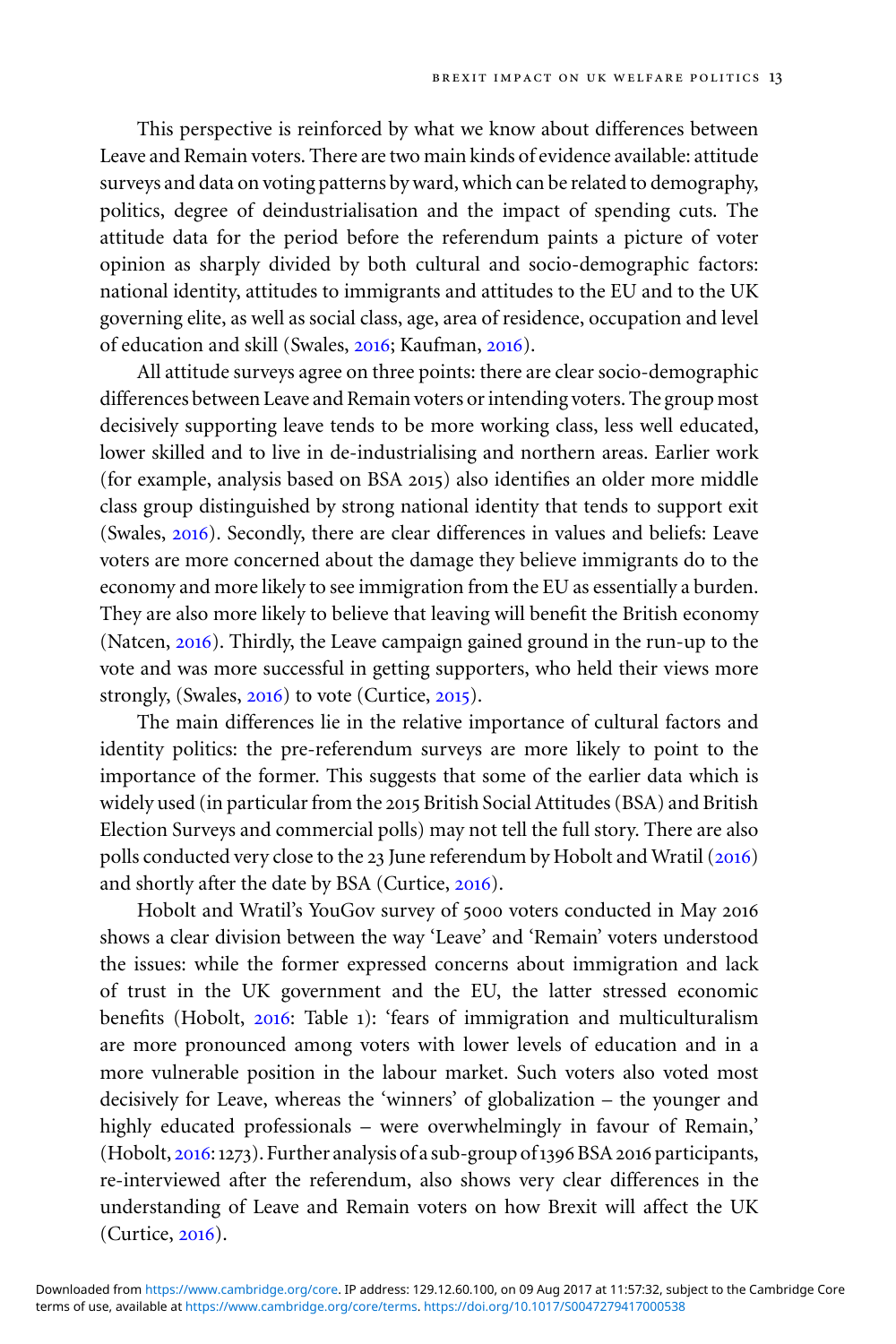Post-referendum studies of the distribution of the vote deal with sociodemographic factors and local circumstances. A thorough study by Becker and colleagues reports:

. . . the share of the population aged 60 and above as well as the share of the population with little or no qualifications are strong predictors of the Vote Leave share. Furthermore, areas with a strong tradition of manufacturing employment were more likely to Vote Leave, and also those areas with relatively low pay and high unemployment. We also find strong evidence that the growth rate of migrants from the 12 EU accession countries that joined the EU in 2004 and 2007 is tightly linked to the Vote Leave share. *...* In addition, we find that the quality of public service provision is also systematically related to the Vote Leave share. In particular, fiscal cuts in the context of the recent UK austerity programme are strongly associated with a higher Vote Leave share. We also produce evidence that lower-quality service provision in the National Health Service is associated with the success of Vote Leave. (Becker *et al.*, [2016](#page-17-0), 38-9)

This leads to the conclusion that:

In terms of policy conclusions, we argue that the voting outcome of the referendum was driven by long-standing fundamental determinants, most importantly those that make it harder to deal with the challenges of economic and social change. They include a population that is older, less educated and confronted with below-average public services. (Becker *et al.,* [2016](#page-17-0): 39)

The evidence is complex, limited and of varying quality. Overall it supports the approach of this article, that Brexit is best understood as a response to long-term structural factors as they are understood by the population, rather than cultural issues, exacerbated by recent policies. The groups most affected by globalisation and labour market change and deindustrialisation, who were least well served by policies which favour the better off and pensioners, were much more likely to vote Leave. We move on to consider how exit from Europe will affect social divisions in the future.

#### **The impact of Brexit**

Brexit negotiations appear likely to go ahead despite the fact the June 2017 election result dramatically weakens the UK's position. The UK government wishes to have control over EU immigration, a continuing close relationship with the EU market and also much more open market relationships globally. Whether these objectives are compatible is unclear, and the precise impact on British voters especially those who supported Brexit must depend on the outcome of negotiations and the extent to which new government policies redirect resources to improving their skills and opportunities (DEEU, [2017](#page-18-0)). Here we comment on possible economic and political effects.

The UK government gained House of Commons support for its Brexit policies at the third reading of the European Union (Notification of Withdrawal) Bill 2016–17 and went ahead with initiating withdrawal on 30 March 2017 (BBC, [2016](#page-17-0)).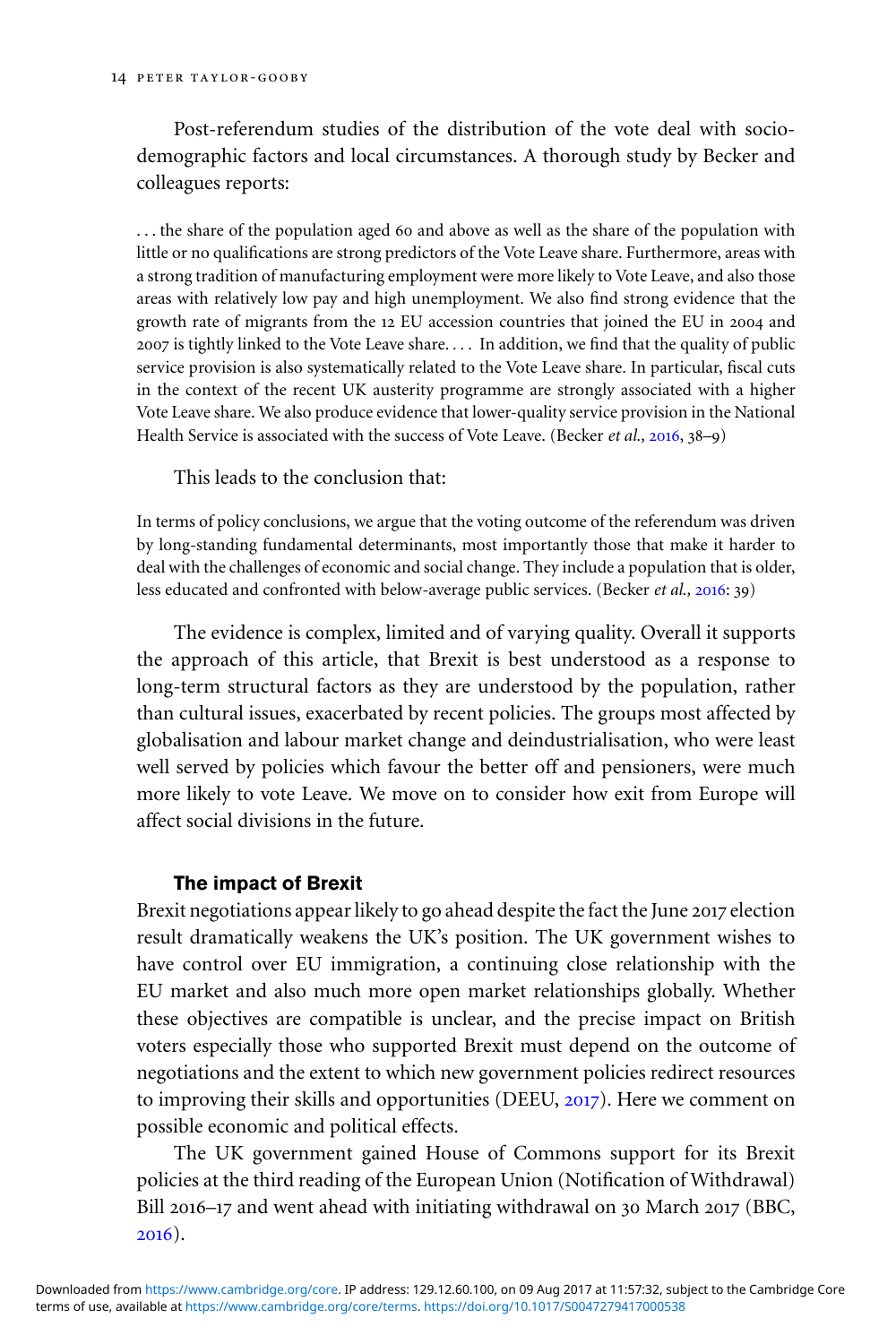Brexit-sceptics point out that the ruling Conservative party gains very substantial support from the finance sector (possibly half of its funding: Financial Times, [2015](#page-18-0)), and that a thorough-going withdrawal is highly likely to damage the capacity of this sector to trade across Europe (MacShane, [2016](#page-19-0); Brooks, [2016](#page-17-0)). A possible outcome is that the terms of exit are so diluted as to generate continuing conflicts over the influence of the EU on the UK and over control of borders. In any case, the government has signalled a liberal commitment to open markets and economic globalisation so that the pressures on winners and losers from labour market change will continue and the competitiveness imperative will, if anything, be strengthened.

Assuming Brexit is pursued, the only economic fact we have is the fall of the pound in international markets, by 15 per cent against the Euro over the last twelve months (London Stock Exchange, [2017](#page-19-0)). Short-term predictions by ONS suggest a slow-down in growth (but not a recession) and a rise in inflation to 2.5 per cent by 2018–19 (Corlett *et al*., [2016](#page-17-0): Table 1). These changes will increase export opportunities, reduce earnings and domestic consumption and intensify the impact of the benefit freeze on the working-age welfare state. Without a sharp reversal of current policies, they will deepen the divisions between old and young and those in and out of work noted above.

In the longer term, outcomes are likely to lie between an optimistic and a pessimistic scenario.

#### **Optimistic**

An optimistic scenario would require the UK to develop short-term policies that help address the long-term crises of competitiveness, investment, poverty and inequality. Recent policies fail to address any of these issues but have bought time in relation to population ageing at the cost of higher retirement ages and considerable damage to the interests of other age groups. A positive outcome would require investment in education and training capacity and in research and development to support competitiveness. In any post-Brexit world the UK seems unlikely to have the ease of access that it currently enjoys to the markets of the most developed and convenient regional economies, although it may gain an improved access to a broader highly competitive world market where wages are lower in many participant countries. This suggests that the gap between winners and losers will widen. One possibility is a sharp reduction in living standards in the UK, especially for the least educated and those working in industries with low levels of investment. Government could take the opportunity to compensate losers and to improve the quality and utilisation of workers' skills.

In addition to greater support for productive services, provision for the needs of older people through transfers and health and social care services will need to expand. This requires extra resources in staff and finance. It is difficult to see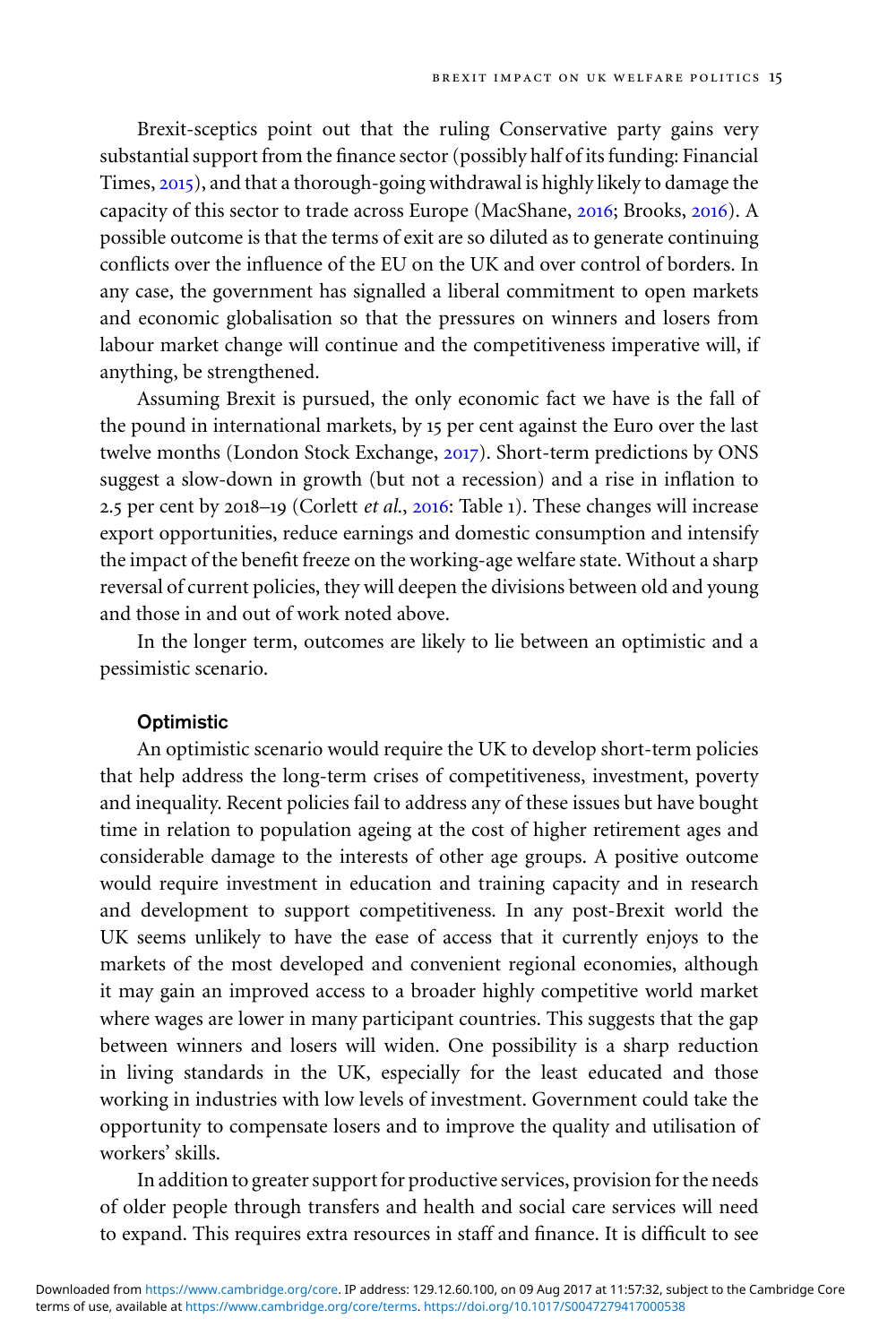how more workers in the health and care industries can be provided without ensuring that the country remains attractive to immigrants with the relevant skills. A recent EU Health Observatory report shows that some ten per cent of doctors in the UK were from EU countries and 28 per cent from elsewhere abroad (Buchanan *et al.*, [2014](#page-17-0): 277). About six per cent of the adult care workforce is from EU countries and about 12 per cent from elsewhere (Skills for Care, [2016](#page-20-0)).

The decline in the value of the pound will stimulate exports and act as a brake on imports. The International Monetary Fund predicts that the balance of payments deficit will fall from about six to about four per cent of GDP by 2020, largely as a result of the devaluation (IMF, 2016). Devaluation, however, will not in itself address the problems caused by low productivity.

Improvement in labour capacity demands investment in education, especially in training and in lifelong learning and skills renewal. In the longer term it may be that improvements in work-force quality will feed through into higher productivity, higher employment and better wages, summed up in the aspirations of the EU 2000 Lisbon Conference for: 'the most dynamic and competitive skills based economy in the world' at EU level (EU, 2020). Investment in employment opportunities will also be required and here the role of a state-funded investment bank could be important. Some extra finance for these policies and for health and social care could be provided by reversing some tax cuts particularly at the top end, but any attempt to provide major new funding will require a move towards borrowing to expand social investment. The new apprenticeship programme from April 2017 (DfE, [2017](#page-18-0)) may go some way towards providing this by tapping substantial extra finance (up to £2.5bn) from a levy on employers, but sceptics point out that the quality of most apprenticeships has been diluted (Crawford-Lee, [2016](#page-17-0); Saraswat, [2016](#page-20-0)).

Productive work requires good working conditions, including parental rights and bargaining power to ensure any increase in productivity feeds through into better pay. Some will always lose out and this requires benefits adequate to meet people's needs plus support and opportunities to enter work. The optimistic scenario sees the government investing heavily in its workforce and in its social provision, in national productive capacity and technology to ensure that the country prospers when it confronts the world market directly. It is possible that greater equality between old and young, better opportunities for most people, and a rise in real wages at the bottom could help heal some of the divisions in our society. It is clear that this programme comes as a package. Growth and productivity-oriented policies require better training and investment and in turn generate the resources that can be used to help more vulnerable groups.

#### **Pessimistic**

The converse direction is that the UK continues to drift towards a future of sharper social divisions. If government continues to focus primarily on short-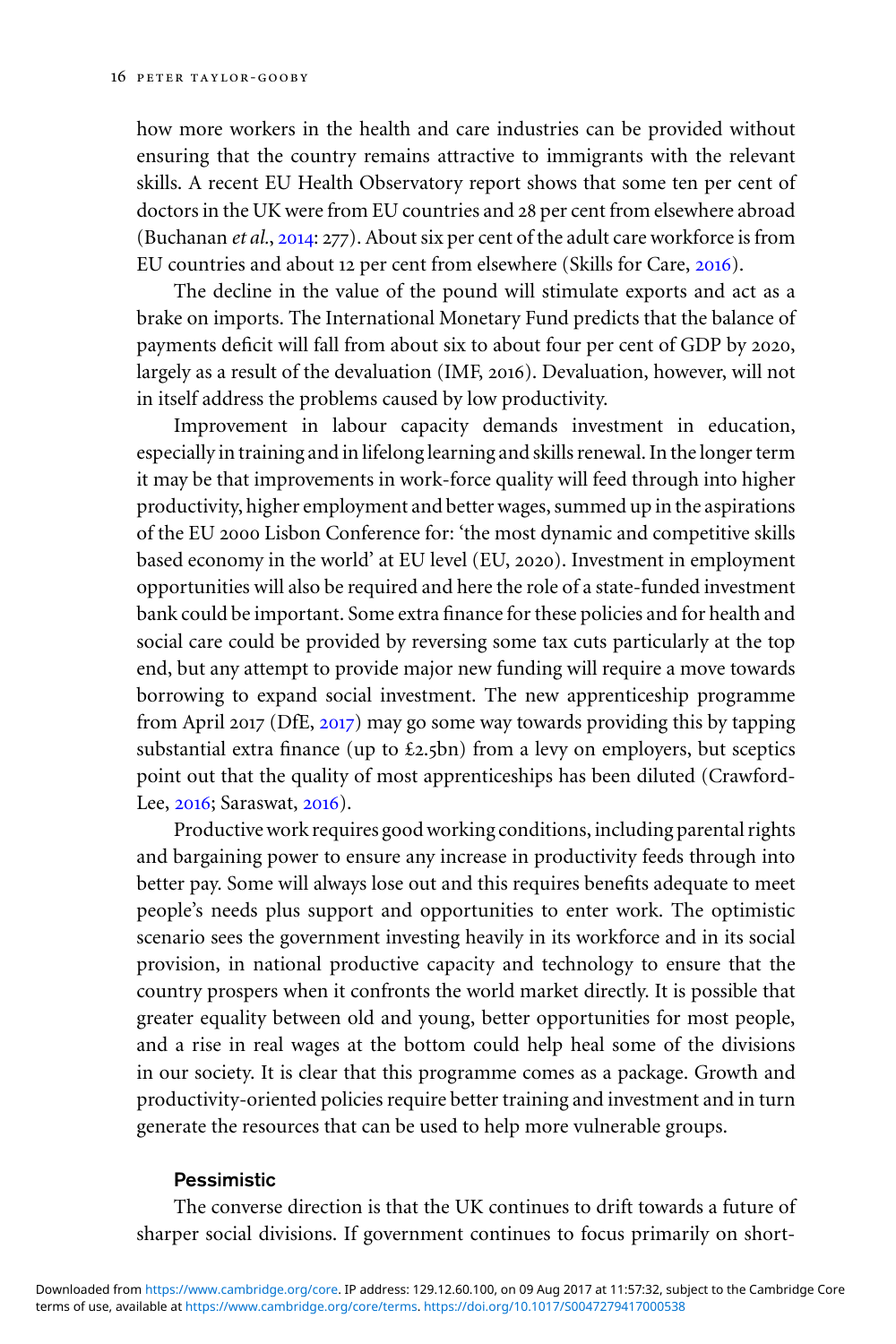<span id="page-17-0"></span>term objectives and does little to address the long-term crises, these crises will deepen and the cost of tackling them become more formidable. The pessimistic scenario envisages a failure to address issues concerning the quality of the workforce, the opportunities available to people and investment in business, so that productivity remains relatively low and the UK can only compete by cheapening labour. Living standards fall, especially for the losers, it becomes more difficult to raise the taxes necessary to finance good services for older people and others in need, and the welfare state withers. It is likely that competition for available resources will grow more intense as the total quantity falls, and opportunities for politicians to win elections by capitalising on discontents and divisions expand. The negative scenario is one of contraction and further conflict.

#### Drivers of change

We have argued that the division between winners and losers from the economic and social transformations of our time lies behind the Brexit vote, and that Brexit is likely to depress living standards for those in the weakest competitive position in the world market and deepen that division. A withdrawal from EU trade is likely to damage growth prospects. Petrongolu ([2016](#page-19-0)) points out that the 'average hourly wage in the 15 UK industries with the highest concentration of immigrants from the 2004 accession countries is £9.32, significantly below average UK-born wages of  $\text{\pounds}_{11.07}$ . This suggests that, if a greater proportion of UK workers move into those jobs, average wages for UK workers will fall or the jobs will remain unfilled. Reduced immigration will impact on living standards. This may lead to further disillusion with the political elite and policy-makers and deepening political instability.

#### **Conclusion**

This article has argued that the political context of policy making in the UK militates against effective strategy-building to tackle the long-term structural issues of globalisation and population ageing and that this lies behind enthusiasm for Brexit among some groups. Recent government responses have failed to address these issues, have diverted attention from them and, in some ways, exacerbated them. These policies have reinforced divisions between old and young, winners and losers from globalisation, and nationals and immigrants. One outcome has been the visceral rejection of globalisation and the embracing of a chauvinist and protective nationalism that contributed powerfully to the vote against EU membership, understood as a vote against globalisation and open borders and against remote and mistrusted government by those who believe that the political class no longer has their interests at heart. It is unclear how current policies will do anything to address these issues or redress the profoundly unequal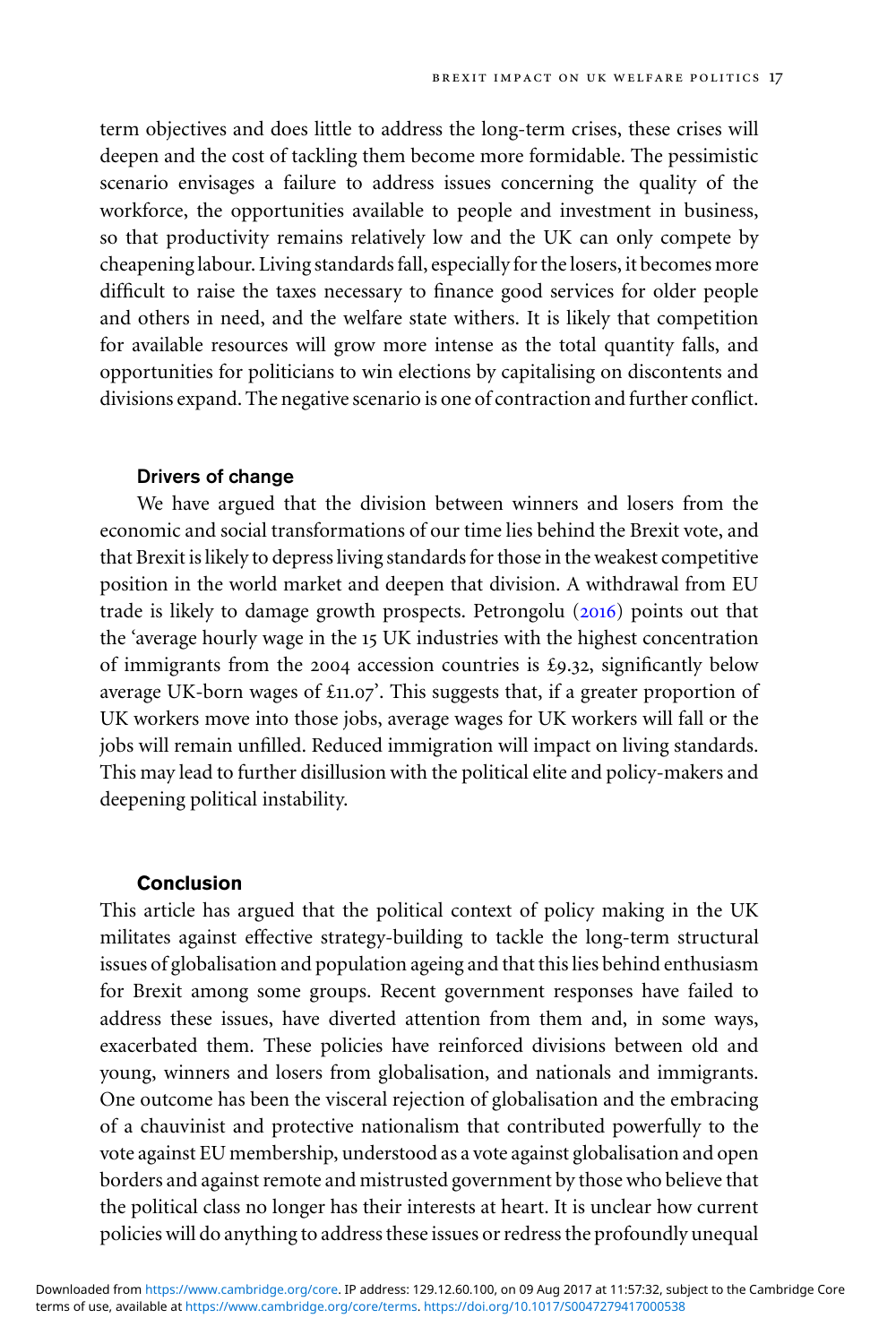<span id="page-18-0"></span>impact of globalisation and technological change on life-chances or whether the June 2017 election outcome will lead to a substantial difference in direction.

One possibility is that the experience of exit from the EU generates support for national policies that compensate losers from globalisation and equip the workforce, particularly at the bottom end, to compete successfully in an international marketplace. Indeed the shock of exit might provoke a national debate that makes it politically feasible to direct policy towards these goals over the life of several parliaments. Another is that it fails to do so and continues the current trajectory of poverty and inequality and a weaker national capacity to address longer-term problems, the double crisis writ large. It is entirely unclear where the tipping-point between the two responses lies.

#### **Acknowledgements**

This work was supported by the NORFACE project *Our Children's Europe,* ref 462-[14](#page-17-0)-050.

#### **References**

Appleby, J. (2016), *Deficits in the NHS 2016*, King's Fund, London.

- Bank of England (2016), *Inflation Report*, August, [http://www.bankofengland.co.uk/](http://www.bankofengland.co.uk/publications/Pages/inflationreport/2016/aug.aspx) [publications/Pages/inflationreport/](http://www.bankofengland.co.uk/publications/Pages/inflationreport/2016/aug.aspx)2016/aug.aspx last accessed 2 February 2017.
- Barker Commission (2014), *A New Settlement for Health and Social Care*, King's Fund, London. BBC (2016), *Brexit: Theresa May to trigger Article 50 by end of March*, BBC website, 2 October, [http://www.bbc.co.uk/news/uk-politics-](http://www.bbc.co.uk/news/uk-politics-37532364)37532364 last accessed 2 February 2017.
- Becker, S., Fetzer, T. and Novy, D. (2016), *Who Voted for Brexit? A Comprehensive District-Level Analysis*, CCAGE, University of Warwick WP no 560, [http://ukandeu.ac.uk/](http://ukandeu.ac.uk/wp-content/uploads/2016/10/Who-voted-for-Brexit.pdf) wp-content/uploads/2016/10[/Who-voted-for-Brexit.pdf](http://ukandeu.ac.uk/wp-content/uploads/2016/10/Who-voted-for-Brexit.pdf) last accessed 2 February 2017.
- Belfield, C., Cribb, J., Hood, A. and Joyce, R. (2016), *Living standards, poverty and inequality in the UK: 2016* FR 17, IFS, London.
- Bonoli, G. and Natali, D. (2012), *The Politics of the New Welfare State*, Oxford University Press, Oxford.
- Brooks, T. (2016), *UK will never leave EU because Brexit process 'too complex', says academic*, Independent, 29 August.
- Browne, R. and Hood, A. (2016), *Living Standards, Poverty and Inequality in the UK: 2015–16 to 2020–21* R.114, IFS, London.
- Buchanan, J., Wismar, M., Glinos, I. and Bremner, J. (2014), *Health Professional Mobility in a Changing Europe, European Health Observatory*, report 32, vol II, [http://www.euro.who.](http://www.euro.who.int/__data/assets/pdf_file/0006/248343/Health-Professional-Mobility-in-a-Changing-Europe.pdf#page$=$282) int/\_\_data/assets/pdf\_file/0006/248343[/Health-Professional-Mobility-in-a-Changing-](http://www.euro.who.int/__data/assets/pdf_file/0006/248343/Health-Professional-Mobility-in-a-Changing-Europe.pdf#page$=$282)[Europe.pdf#page](http://www.euro.who.int/__data/assets/pdf_file/0006/248343/Health-Professional-Mobility-in-a-Changing-Europe.pdf#page$=$282)=282 last accessed 2 February 2017.
- Burchardt, T., Obolenskaya, P. and Vizard, P. (2015), *The Coalition's Record on Adult Social Care*, LSE, Report 17, [http://sticerd.lse.ac.uk/dps/case/spcc/WP](http://sticerd.lse.ac.uk/dps/case/spcc/WP17.pdf)17.pdf
- Colebrook, C. and eight others (2015), *European Jobs and Skills*, IPPR, London.
- Cook, F.L. (1979), *Who Should Be Helped? Public Support for Social Services*. Beverly Hills: Sage.
- Corlett, A., Finch, D., Gardiner, L. and Whittaker, M. (2016), *Bending the Rules*, Resolution Foundation, [http://www.resolutionfoundation.org/wp-content/uploads/](http://www.resolutionfoundation.org/wp-content/uploads/2016/11/Bending-the-rules-AS.pdf)2016/11/ [Bending-the-rules-AS.pdf](http://www.resolutionfoundation.org/wp-content/uploads/2016/11/Bending-the-rules-AS.pdf) last accessed 2 February 2017.
- Coughlin, R. (1980),*Ideology, Public Opinion, &Welfare Policy*, Institute of International Studies, Berkeley CA.
- CQC (2016), *The State of Health Care and of Adult Social Care in England, 2015/16*, CQC, London.
- Crawford-Lee, M. (2016), 'Towards a sustainable apprenticeship system', *Higher Education Skills and Work-Based Learning*, 6: 4 , 324–328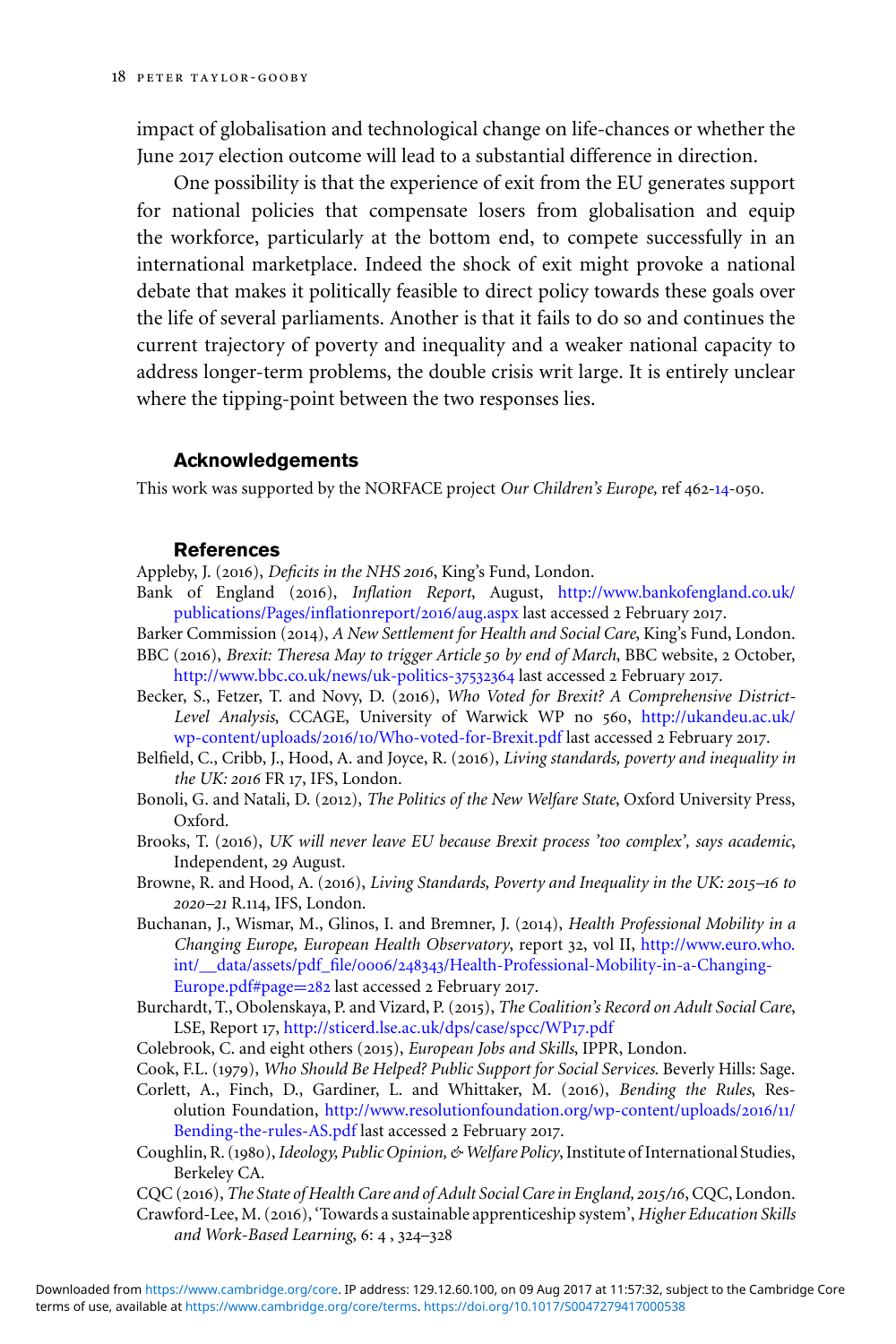- <span id="page-19-0"></span>Curtice, J. (2015), *Britain Divided? Who Supports and Who Opposes EU Membership?* Natcen, [http://whatukthinks.org/eu/wp-content/uploads/](http://whatukthinks.org/eu/wp-content/uploads/2015/10/Analysis-paper-1-Britain-divided.pdf)2015/10/Analysis-paper-1-Britain[divided.pdf](http://whatukthinks.org/eu/wp-content/uploads/2015/10/Analysis-paper-1-Britain-divided.pdf) last accessed 2 February 2017.
- Curtice, J. (2016), *What Do Voters Want from Brexit*? Natcen, [http://whatukthinks.](http://whatukthinks.org/eu/wp-content/uploads/2016/11/Analysis-paper-9-What-do-voters-want-from-Brexit.pdf) org/eu/wp-content/uploads/2016/11/Analysis-paper-9[-What-do-voters-want-from-Brexit](http://whatukthinks.org/eu/wp-content/uploads/2016/11/Analysis-paper-9-What-do-voters-want-from-Brexit.pdf) [.pdf](http://whatukthinks.org/eu/wp-content/uploads/2016/11/Analysis-paper-9-What-do-voters-want-from-Brexit.pdf) last accessed 2 February 2017.
- Davies, W. (2016), *The Protective State*, Goldsmith's University Political Economy Research Centre, [http://www.perc.org.uk/project\\_posts/the-protective-state/](http://www.perc.org.uk/project_posts/the-protective-state/)
- DEEU (2017), *The United Kingdom's exit from and new partnership with the European Union* [https://www.gov.uk/government/uploads/system/uploads/attachment\\_data/file/](https://www.gov.uk/government/uploads/system/uploads/attachment_data/file/589191/The_United_Kingdoms_exit_from_and_partnership_with_the_EU_Web.pdf)589191/ [The\\_United\\_Kingdoms\\_exit\\_from\\_and\\_partnership\\_with\\_the\\_EU\\_Web.pdf](https://www.gov.uk/government/uploads/system/uploads/attachment_data/file/589191/The_United_Kingdoms_exit_from_and_partnership_with_the_EU_Web.pdf) last accessed 2 February 2017.
- DfE (2017), *The Apprenticeship Programme*, [https://www.gov.uk/government/publications/](https://www.gov.uk/government/publications/apprenticeship-levy-how-it-will-work/apprenticeship-levy-how-it-will-work) [apprenticeship-levy-how-it-will-work/apprenticeship-levy-how-it-will-work](https://www.gov.uk/government/publications/apprenticeship-levy-how-it-will-work/apprenticeship-levy-how-it-will-work) last accessed 2 February 2017.
- DH (2012), Caring for our Future, cm 8378, HMSO, London.
- Dustmann, C., Fasani, F., Frattini, T., Minale, L. and Schӧnberg, U. (2016), *On the Economics and Politics of Refugee Migration*, Cream Discussion Paper 16/16, [http://www.](http://www.cream-migration.org/publ_uploads/CDP_16_16.pdf) [cream-migration.org/publ\\_uploads/CDP\\_](http://www.cream-migration.org/publ_uploads/CDP_16_16.pdf)16\_16.pdf last accessed 2 February 2017.
- Elming, W. and Hood, A. (2016), *Distributional Analysis*, IFS, [https://www.ifs.org.uk/](https://www.ifs.org.uk/uploads/budgets/budget2016/budget2016_weah.pdf) [uploads/budgets/budget](https://www.ifs.org.uk/uploads/budgets/budget2016/budget2016_weah.pdf)2016/budget2016\_weah.pdf last accessed 2 February 2017.
- Emmenegger, P., Häusermann, S., Palier, B. and Seeleib-Kaiser, M. (eds.) (2012), The Age of *Dualization: The Changing Face of Inequality in Deindustrializing Societies*. New York: Oxford University Press.
- European Policy Centre (2017), The Four Freedoms, EPC, Belgrade [http://www.](http://www.europeanpolicy.org/en/european-policies/single-market.html) [europeanpolicy.org/en/european-policies/single-market.html](http://www.europeanpolicy.org/en/european-policies/single-market.html) last accessed 2 February 2017.
- Eurostat (2016a), *Social Protection Database*, [http://ec.europa.eu/eurostat/web/social](http://ec.europa.eu/eurostat/web/social-protection/data/database)[protection/data/database](http://ec.europa.eu/eurostat/web/social-protection/data/database) last accessed 2 February 2017.
- Eurostat (2016b), *Europe 2020 Indicators*, [http://ec.europa.eu/eurostat/web/europe-](http://ec.europa.eu/eurostat/web/europe-2020-indicators/europe-2020-strategy)2020 [indicators/europe-](http://ec.europa.eu/eurostat/web/europe-2020-indicators/europe-2020-strategy)2020-strategy last accessed 2 February 2017.
- Farnsworth, K. (2015), *The British Corporate Welfare State: Public policies for private companies*, Sheffield Political Economy Research Institute, Sheffield.
- Felstead, A., Gallie, D. and Green, F. (eds. 2015), *Unequal Britain at Work*, Oxford: Oxford University Press.
- Financial Times (2015), *Number of Big City Backers for Tories Doubles* 4 February, [https://www.ft.com/content/](https://www.ft.com/content/11306cd0-ac94-11e4-beeb-00144feab7de)11306cd0-ac94-11e4-beeb-00144feab7de
- Ford, R. and Goodwin, M. (2014), *Revolt on the Right*, Abingdon, Oxon: Routledge.
- Guardian (2016), *Labour pledges national investment bank to mobilise £500bn*, [https://www.](https://www.theguardian.com/politics/2016/jul/18/labour-vows-to-set-up-national-investment-bank-to-mobilise-500bn) theguardian.com/politics/2016/jul/18[/labour-vows-to-set-up-national-investment-bank](https://www.theguardian.com/politics/2016/jul/18/labour-vows-to-set-up-national-investment-bank-to-mobilise-500bn)[to-mobilise-](https://www.theguardian.com/politics/2016/jul/18/labour-vows-to-set-up-national-investment-bank-to-mobilise-500bn)500bn last accessed 2 February 2017.
- Hacker, J. and Pierson, P. (2010), *'Winner-Take-All' Politics*, New York: Simon and Schuster.
- Hakhverdian, A., Van Elsas, E., Van Der Brug, W. and Kuhn, T. (2013), 'Euroscepticism and Education: a longitudinal study of 12 EU member states', *European Union Politics* 14(4): 522–41.
- Hammond, P. (2016), *Autumn Statement 2016: Philip Hammond's speech* [https://www.gov.](https://www.gov.uk/government/speeches/autumn-statement-2016-philip-hammonds-speech) [uk/government/speeches/autumn-statement-](https://www.gov.uk/government/speeches/autumn-statement-2016-philip-hammonds-speech)2016-philip-hammonds-speech last accessed 2 February 2017.
- Hills, J. (2015), *The Coalition's Record on Cash Transfers, Poverty and Inequality 2010–2015*, LSE, Report 11, January [http://sticerd.lse.ac.uk/dps/case/spcc/WP](http://sticerd.lse.ac.uk/dps/case/spcc/WP11.pdf)11.pdf last accessed 2 February 2017.
- Hobolt, S. (2016), 'The Brexit vote: a divided nation, a divided continent', *Journal of European Public Policy*, 23 (9), 1259–1277.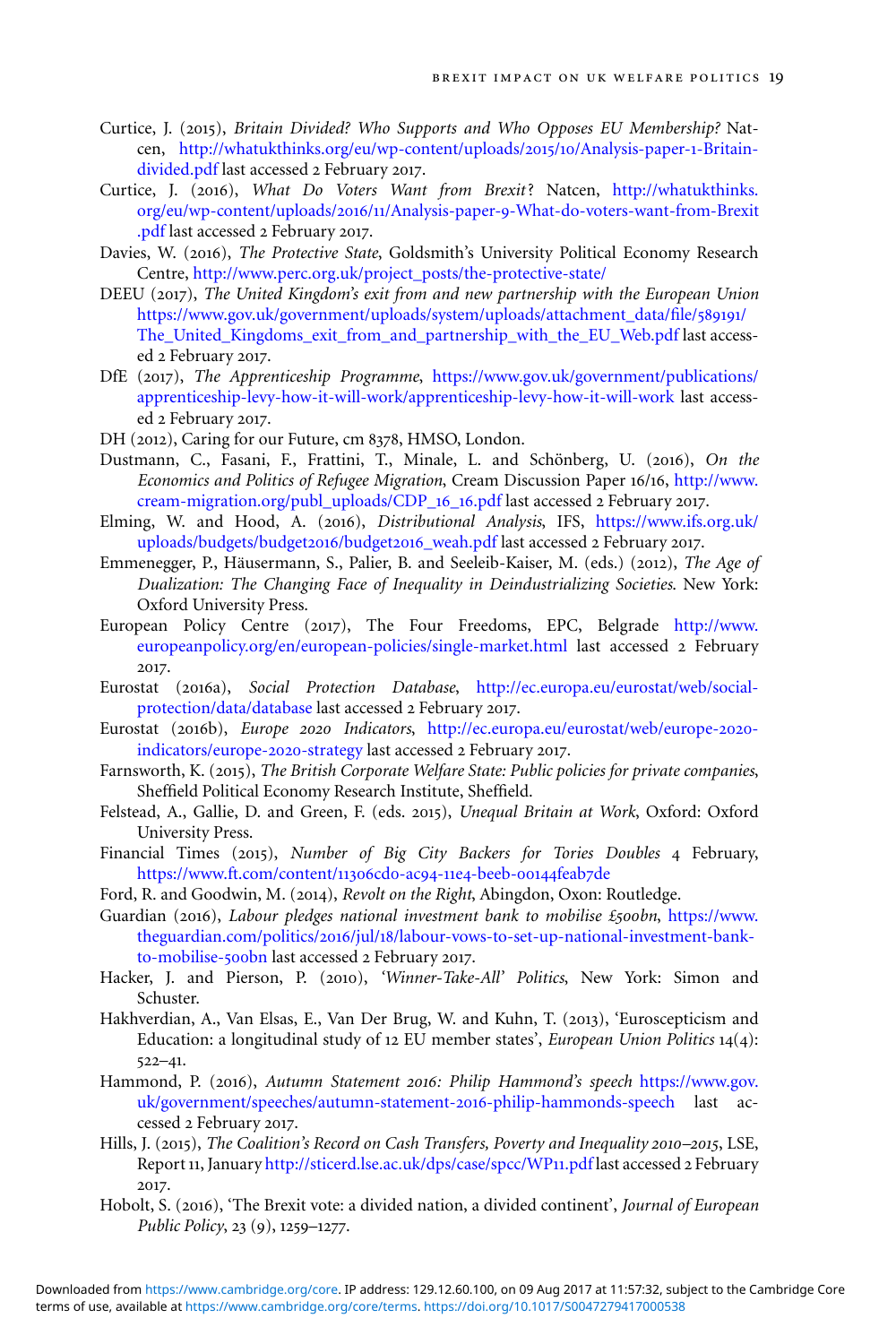- <span id="page-20-0"></span>Hobolt, S. and Wratil, C. (2016), 'Which argument will win the referendum immigration, or the economy?' *LSE Blogs*, [http://blogs.lse.ac.uk/europpblog/](http://blogs.lse.ac.uk/europpblog/2016/06/21/brexit-winning-argument-immigration-or-economy/)2016/06/ 21[/brexit-winning-argument-immigration-or-economy/](http://blogs.lse.ac.uk/europpblog/2016/06/21/brexit-winning-argument-immigration-or-economy/) last accessed 2 February 2017.
- HoC (2016), *Work and Pensions Select Committee Report*, 4 November, [http://www.publications.](http://www.publications.parliament.uk/pa/cm201617/cmselect/cmworpen/59/5909.htm) parliament.uk/pa/cm201617[/cmselect/cmworpen/](http://www.publications.parliament.uk/pa/cm201617/cmselect/cmworpen/59/5909.htm)59/5909.htm last accessed 2 February 2017.
- Ipsos-Mori (2015), *How Britain voted in 2015*, Ipsos-Mori, [https://www.IPSOS-mori.com/](https://www.IPSOS-mori.com/researchpublications/researcharchive/3575/How-Britain-voted-in-2015.aspx) [researchpublications/researcharchive/](https://www.IPSOS-mori.com/researchpublications/researcharchive/3575/How-Britain-voted-in-2015.aspx)3575/How-Britain-voted-in-2015.aspx last accessed 2 February 2017.
- Ipsos-Mori (2010), *How Britain voted in 2010*, [https://www.IPSOS-mori.com/](https://www.IPSOS-mori.com/researchpublications/researcharchive/2613/How-Britain-Voted-in-2010.aspx{?}view$=$wide) [researchpublications/researcharchive/](https://www.IPSOS-mori.com/researchpublications/researcharchive/2613/How-Britain-Voted-in-2010.aspx{?}view$=$wide)2613/How-Britain-Voted-in-2010.aspx?view=wide last accessed 2 February 2017.
- Johnson, P. (2015), *Opening Remarks: IFS Budget Analysis*, [http://www.ifs.org.uk/](http://www.ifs.org.uk/uploads/budgets/budget2015/budget2015_pj.pdf) [uploads/budgets/budget](http://www.ifs.org.uk/uploads/budgets/budget2015/budget2015_pj.pdf)2015/budget2015\_pj.pdf last accessed 2 February 2017.
- Kaufman, E. (2016), 'It's NOT the economy, stupid: Brexit as a story of personal values after the vote' *The Conversation*, [http://blogs.lse.ac.uk/politicsandpolicy/](http://blogs.lse.ac.uk/politicsandpolicy/personal-values-brexit-vote/) [personal-values-brexit-vote/](http://blogs.lse.ac.uk/politicsandpolicy/personal-values-brexit-vote/) 7 July 2016.
- King's Fund (2016a), *Is the NHS heading for financial crisis?* 15 March, [https://www.kingsfund.](https://www.kingsfund.org.uk/projects/verdict/nhs-heading-financial-crisis) [org.uk/projects/verdict/nhs-heading-financial-crisis](https://www.kingsfund.org.uk/projects/verdict/nhs-heading-financial-crisis) last accessed 2 February 2017.
- King's Fund (2016b), *Sustainability and Transformation Plans Explained*, 24 August, [https://www.kingsfund.org.uk/topics/integrated-care/sustainability-transformation](https://www.kingsfund.org.uk/topics/integrated-care/sustainability-transformation-plans-explained)[plans-explained](https://www.kingsfund.org.uk/topics/integrated-care/sustainability-transformation-plans-explained) last accessed 2 February 2017.
- King's Fund (2016c), *What now for Social Care?* [https://www.kingsfund.org.uk/blog/](https://www.kingsfund.org.uk/blog/2016/12/what-now-social-care)2016/12/ [what-now-social-care](https://www.kingsfund.org.uk/blog/2016/12/what-now-social-care) last accessed 2 February 2017.
- Kriesi, H., Grande, E., Dolezal, M., Helbling, M., Hoglinger, D., Hutter, S. and Wuest, B. (2012), *Political Conflict in Western Europe*, Cambridge: Cambridge University Press.
- London Stock Exchange (2017), Currency Prices, [http://www.londonstockexchange.com/](http://www.londonstockexchange.com/exchange/prices-and-markets/international-markets/rates/home.html) [exchange/prices-and-markets/international-markets/rates/home.html](http://www.londonstockexchange.com/exchange/prices-and-markets/international-markets/rates/home.html) last accessed 2 February 2017.
- MacShane, D. (2016), *12 reasons not to panic about Brexit*, Independent, 8 August.
- Natcen (2016), *Brexit: what does it mean for Britain?* Natcen, [http://www.bsa.natcen.ac.uk/](http://www.bsa.natcen.ac.uk/media/39029/brexit-what-will-it-mean-for-britain-report.pdf) media/39029[/brexit-what-will-it-mean-for-britain-report.pdf](http://www.bsa.natcen.ac.uk/media/39029/brexit-what-will-it-mean-for-britain-report.pdf)
- Nuffield Foundation (2016), *NHS and social care funding: the outlook to 2021/22*, Nuffield Foundation, London.
- OBR (2015), *Welfare Trends Report, 2015*, OBR, London.
- OBR (2016a), *Welfare Trends Report*, OBR, London.
- OBR (2016b), *Fiscal Sustainability Analytic Paper: Population Trends and Public Spending on Pensions*, OBR, London.
- OBR (2016c), *Fiscal Sustainability Analytic Paper: Fiscal Sustainability and Public Spending on Health*, OBR, London.
- OECD (2014), *Education at a Glance: UK Country Note*, OECD, Paris.
- OECD (2015a), *In It Together: Why Less Inequality Benefits All*, OECD, Paris.
- OECD (2015b), *The Labour Share in G20 Economies*, OECD, Paris.
- OECD (2016a), *OECD.Stat* <http://stats.oecd.org/> last accessed 2 February 2017.
- OECD (2016b), *Minimum Wage Statistics*, [https://stats.oecd.org/Index.aspx?DataSetCode](https://stats.oecd.org/Index.aspx{?}DataSetCode$=$RMW)= [RMW](https://stats.oecd.org/Index.aspx{?}DataSetCode$=$RMW) last accessed 2 February 2017.
- ONS (2017), *Migration Statistics Quarterly Report, February 2017*, HMSO, London. [https://www.ons.gov.uk/peoplepopulationandcommunity/populationandmigration/](https://www.ons.gov.uk/peoplepopulationandcommunity/populationandmigration/internationalmigration/bulletins/migrationstatisticsquarterlyreport/feb2017#main-points) [internationalmigration/bulletins/migrationstatisticsquarterlyreport/feb](https://www.ons.gov.uk/peoplepopulationandcommunity/populationandmigration/internationalmigration/bulletins/migrationstatisticsquarterlyreport/feb2017#main-points)2017#main[points](https://www.ons.gov.uk/peoplepopulationandcommunity/populationandmigration/internationalmigration/bulletins/migrationstatisticsquarterlyreport/feb2017#main-points) last accessed 2 February 2017.
- ONS (2016), *Economic review: November 2016*, HMSO London.
- Petrongolu, B. (2016), *A Hard Brexit and Reduced Migration Won't Benefit UK Workers*, [https://theconversation.com/a-hard-brexit-and-reduced-migration-wont-benefit-uk](https://theconversation.com/a-hard-brexit-and-reduced-migration-wont-benefit-uk-workers-66720)[workers-](https://theconversation.com/a-hard-brexit-and-reduced-migration-wont-benefit-uk-workers-66720)66720 last accessed 2 February 2017.